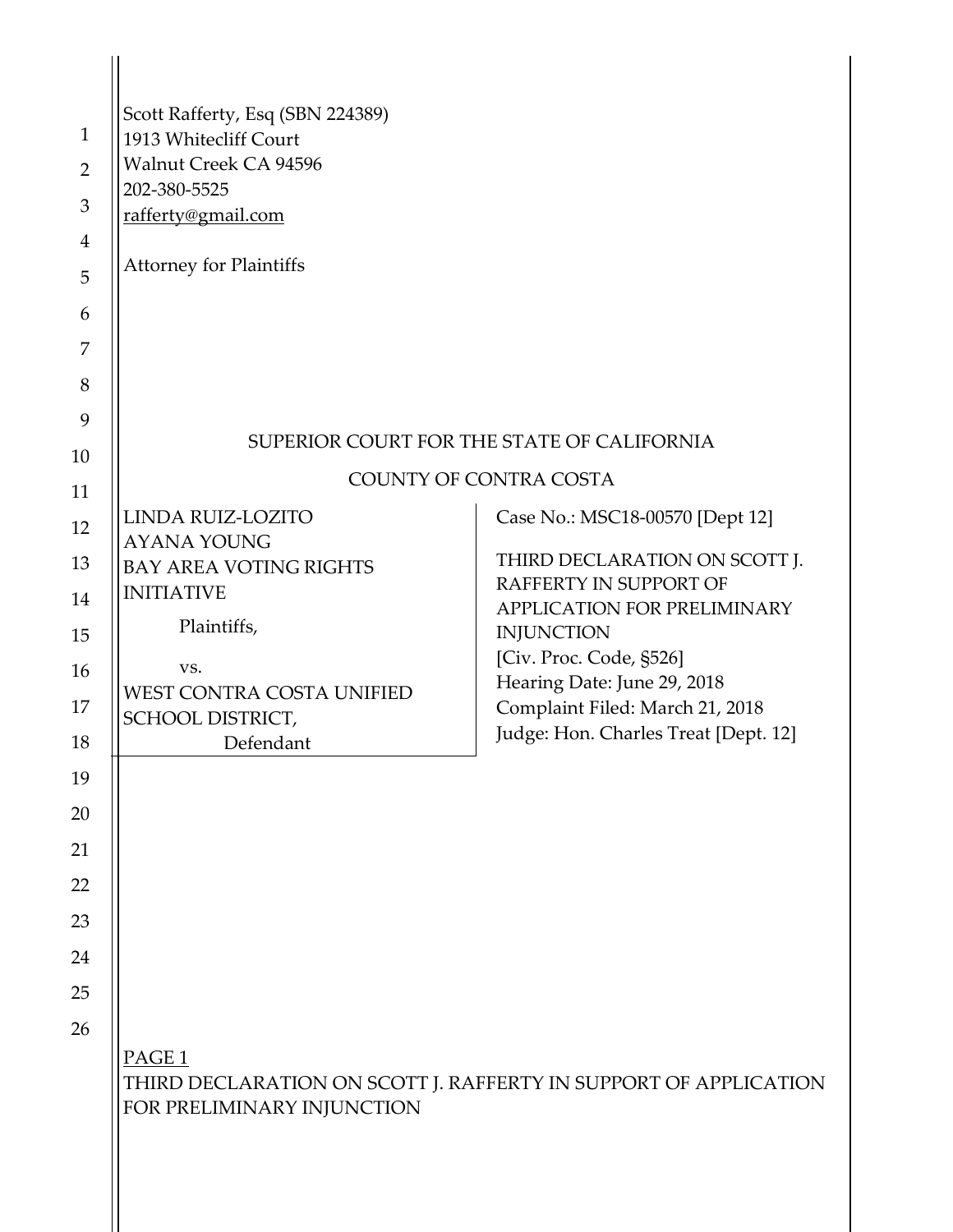# TABLE OF CONTENTS AND ASSOCIATED EXHIBITS

| Defense Counsel's Failure To Attempt Settlement or To Communicate                                                   |
|---------------------------------------------------------------------------------------------------------------------|
|                                                                                                                     |
|                                                                                                                     |
|                                                                                                                     |
| EXHIBITS (separately indexed in Court filing; BATES numbering continued from                                        |
| prior declaration)                                                                                                  |
| 0042                                                                                                                |
|                                                                                                                     |
|                                                                                                                     |
|                                                                                                                     |
| 11. Excerpts from Presentations by NDC and Dr. Douglas Johnson                                                      |
| to WCCUSD, April 18, 2018, on "continuity in office"                                                                |
| to League of Cities, May 3, 2018, proposing use of referenda<br>0061                                                |
| to CSBA, December 1, 2017, claiming cultural change                                                                 |
| webinar, November 2, 2017, explaining "Level II" methodology                                                        |
|                                                                                                                     |
| PAGE <sub>2</sub><br>THIRD DECLARATION ON SCOTT J. RAFFERTY IN SUPPORT OF APPLICATION<br>FOR PRELIMINARY INJUNCTION |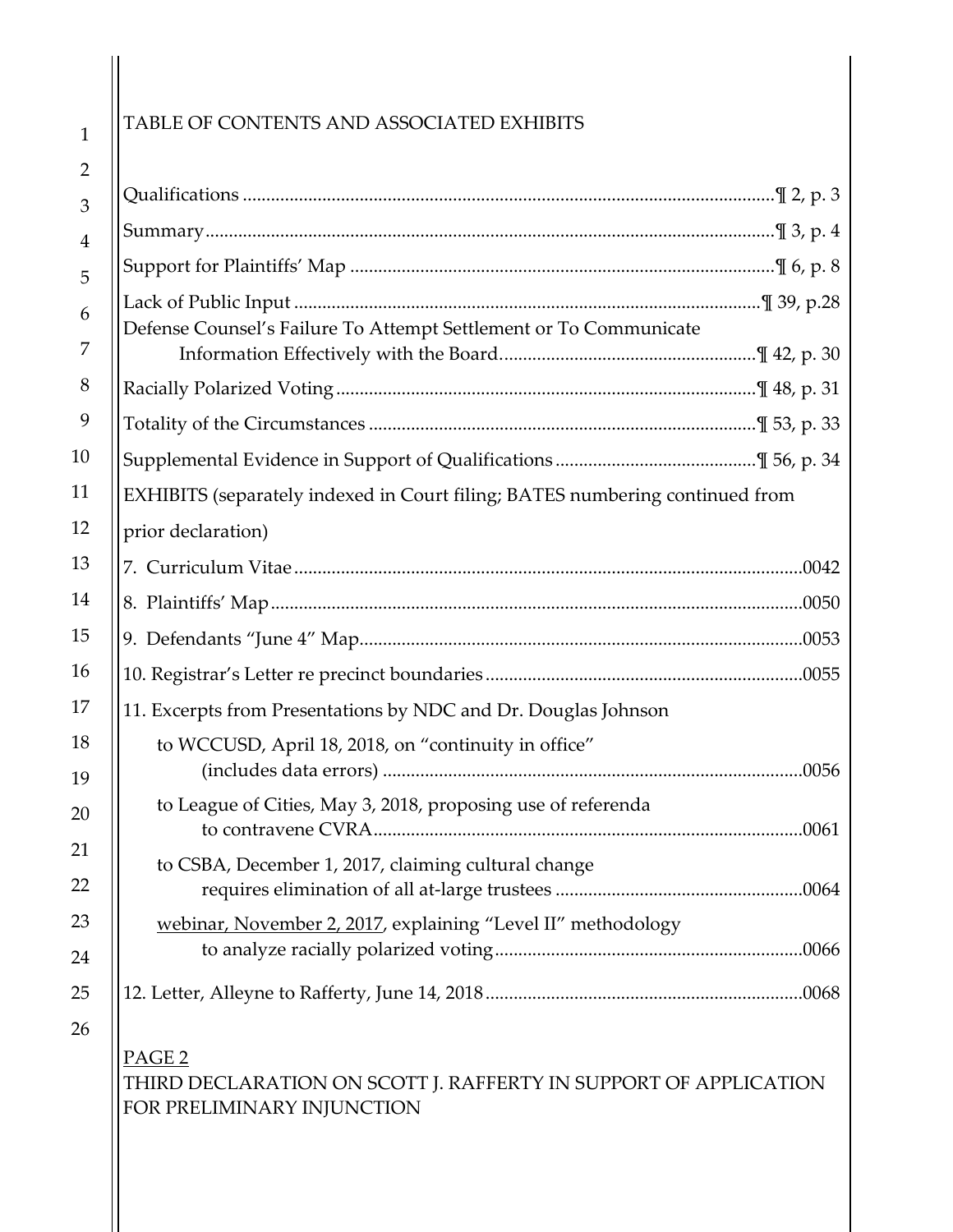I, Scott J. Rafferty, declare:

1. I am counsel for plaintiffs in this case. I previously made declarations in support of this Application dated May 21, 2018 and June 7, 2018. I have personal knowledge of the facts set forth in each of these declarations, and if called to testify thereto, I could and would do so competently. I also verify the allegations of the complaint under penalty of perjury.

#### QUALIFICATIONS

2. I have a doctorate in Social Studies from Balliol College, Oxford, where I was a Rhodes Scholar. I graduated with an A.B. from Princeton summa cum laude and won the Aaron Godfrey Award and the Woodrow Wilson School Thesis Prize for "Building the Consensus: the Civil Rights Division in the Kennedy Administration." I also studied quantitative methods under Prof. Edward Tufte and Prof. Orley Ashenfelter as a graduate student at the Wilson School of Public Affairs of Princeton University. I also have extensive experience in the statistical analysis of racial discrimination, including statistical studies that were used to support the extension of the Voting Rights Act to California and other jurisdictions with Latino populations. I have qualified as an expert witness in numerous regulatory proceedings in California, New York, Florida, Maryland, Delaware, Arizona, Hawaii, New Jersey and other states. In most of these cases, my clients were state agencies, either the regulatory commission, the Attorney General, or the state agency charged with advocating for consumers. My testimony has typically involved complex statistical analysis. It resulted in several important innovations in utility regulation, promoted an effective transition to competition, and succeeded in achieving disallowances, refunds, and protective regulations for utility consumers. The attached curriculum vitae identifies some of the cases in which I have refiled testimony. Paragraphs [56](#page-33-0)[-61,](#page-35-0) *infra*, provide additional details

PAGE 3 THIRD DECLARATION ON SCOTT J. RAFFERTY IN SUPPORT OF APPLICATION FOR PRELIMINARY INJUNCTION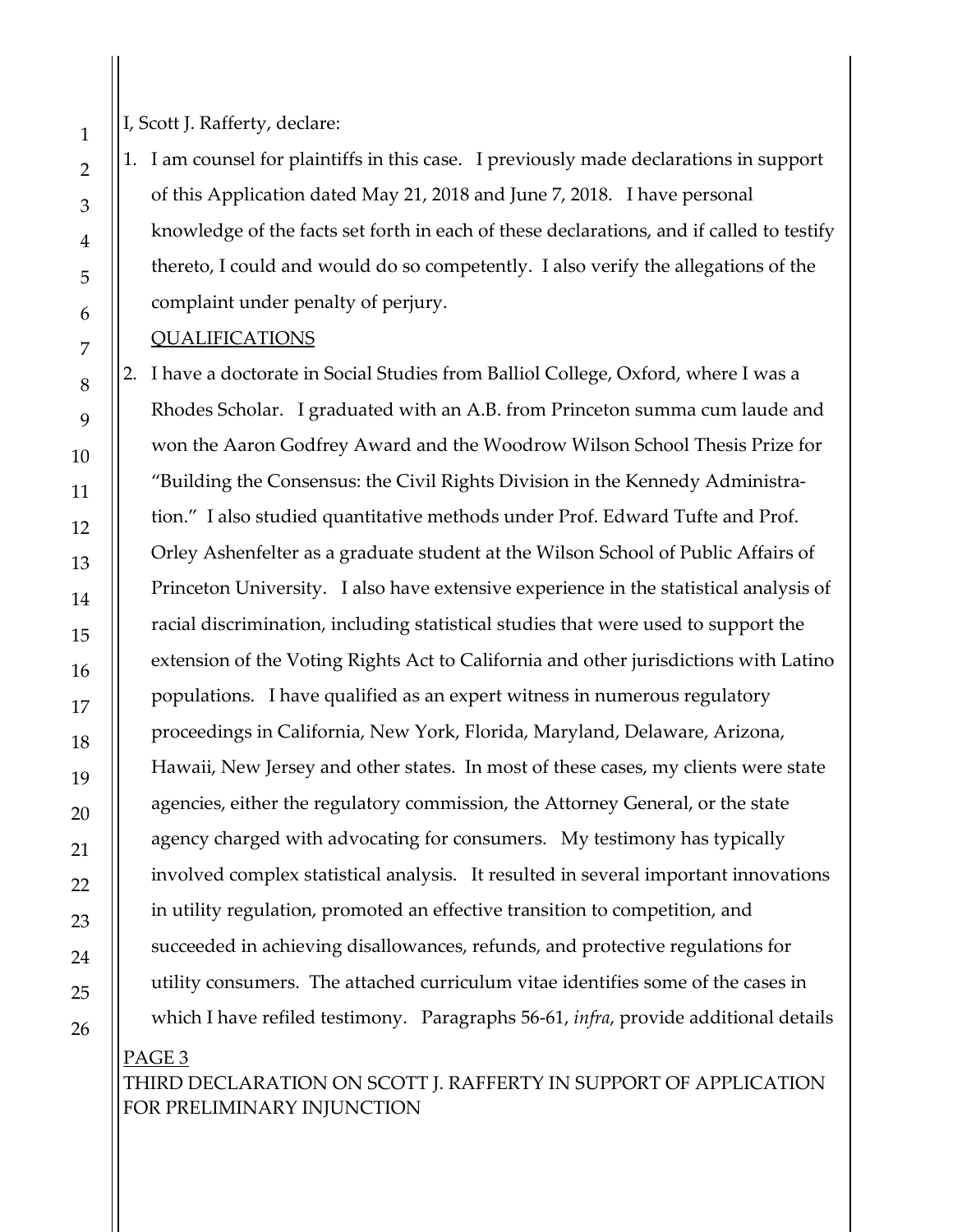of my training, academic research, and professional engagements. In each of these activities, I have demonstrated special skill, knowledge, experience, training, and education in the areas of quantitative analysis, forensic statistics, and the detection of discrimination. Pursuant to Evidence Code, Section 720(b), I am prepared to provide additional testimony in support of my objective qualifications to support statistical evidence.

#### **SUMMARY**

- 3. The first declaration authenticated the following exhibits:
	- a. BATES #0004-0016: The demand letter dated January 21, 2018, which petitioned for compliance and provided evidence of (1) racially polarized voting in the 2014 and 2016 elections, and (2) circumstances that demonstrated discriminatory effects inhibiting equal political influence by minority groups in the district.
	- b. 0017-0022: Minutes of the special meeting of April 18, 2018, at which the demographer's assisted committed to majority-minority districts as the first priority and where the Board precluded any remedy that increased its size.
	- c. 0023-0024: The demographer's "Freeway" option, which created a 50% Latino district, but extended it through unpopulated areas to the Bay, splitting the two black concentrations.
		- d. 0025-0029: May 18, 2018 letter to defense counsel setting forth grounds for injunction, seeking consent, or a scheduling agreement.
	- e. 0030: email of April 28, 2018 asking defense counsel to clarify intended purpose and expected effect of ballot question, given the futility of pre-AB 350 votes in Glendale USD, Escondido, Highland, Visalia, Palmdale, and seven other named cities.

4. The second declaration explained the June 4, 2018 letter to the WCCUSD

# PAGE 4

THIRD DECLARATION ON SCOTT J. RAFFERTY IN SUPPORT OF APPLICATION FOR PRELIMINARY INJUNCTION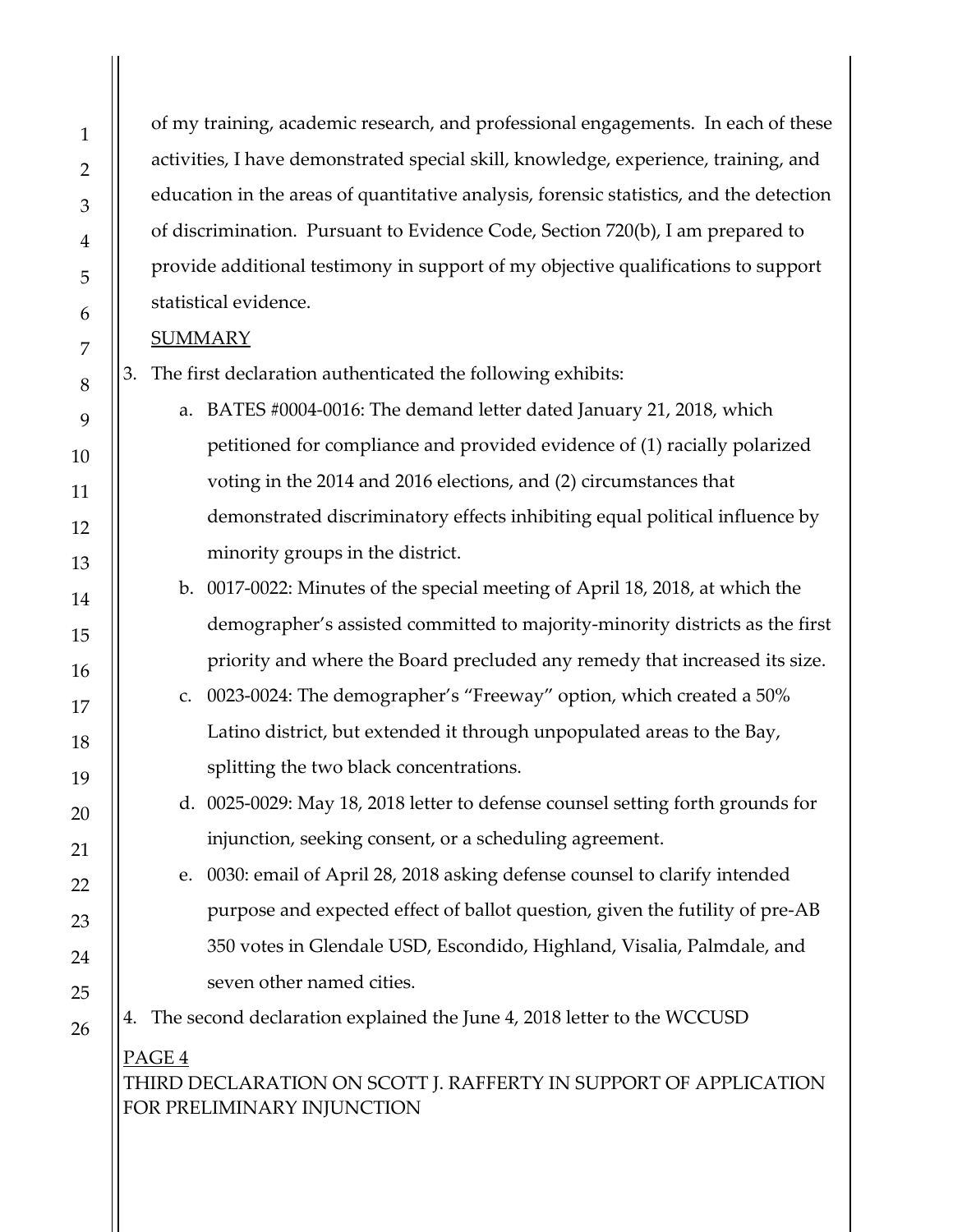Superintendent and President of the County Committee on School District Organization. It details plaintiffs' proposed map, sequence of elections, and transition, and provides additional evidence in support of Section 2 liability. It was not Bates stamped.

5. This declaration supports the following points.

a. As a practical matter, if the Court holds that the general process for approval organizational changes set forth in the Education Code does not allow delay of the CVRA, it may also exercise the broad remedial authority of the CVRA to achieve the majority-minority trustee areas that Section 2 (51) [U.S.C. 10301\(b\)\)](http://uscode.house.gov/view.xhtml?req=(title:52%20section:10301%20edition:prelim)) requires. Nonetheless, plaintiffs submit evidence to support a finding that they would be likely to prevail in establishing liability under the federal Voting Rights Act at trial. Evidence of racially polarized voting is essentially undisputed. Defendants have yet to deny any of the complaint's allegations that the totality of the circumstances support a conclusion that blacks and Latinos suffer effects of discrimination.

b. The defendants' process has limited public comment to one-to-three minutes, usually near the end of a long agenda, once after midnight. Unlike other jurisdictions in our county, it has not posted emails from the public, eliminating transparency. Spanish language outreach was poor. "Workshops" were not held until to days before the Board's finally meeting, so the public never had a genuine opportunity to recommend changes.

c. Plaintiffs' map and the "June 4" emulation by the District are the only options that attempt to follow precinct lines, which may be necessary to implement trustee areas in 2018.

d. Plaintiffs' Latino area has 49% actually registered voters who are Latino. Since the most recent census survey, the Latino population has grown and

PAGE 5 THIRD DECLARATION ON SCOTT J. RAFFERTY IN SUPPORT OF APPLICATION FOR PRELIMINARY INJUNCTION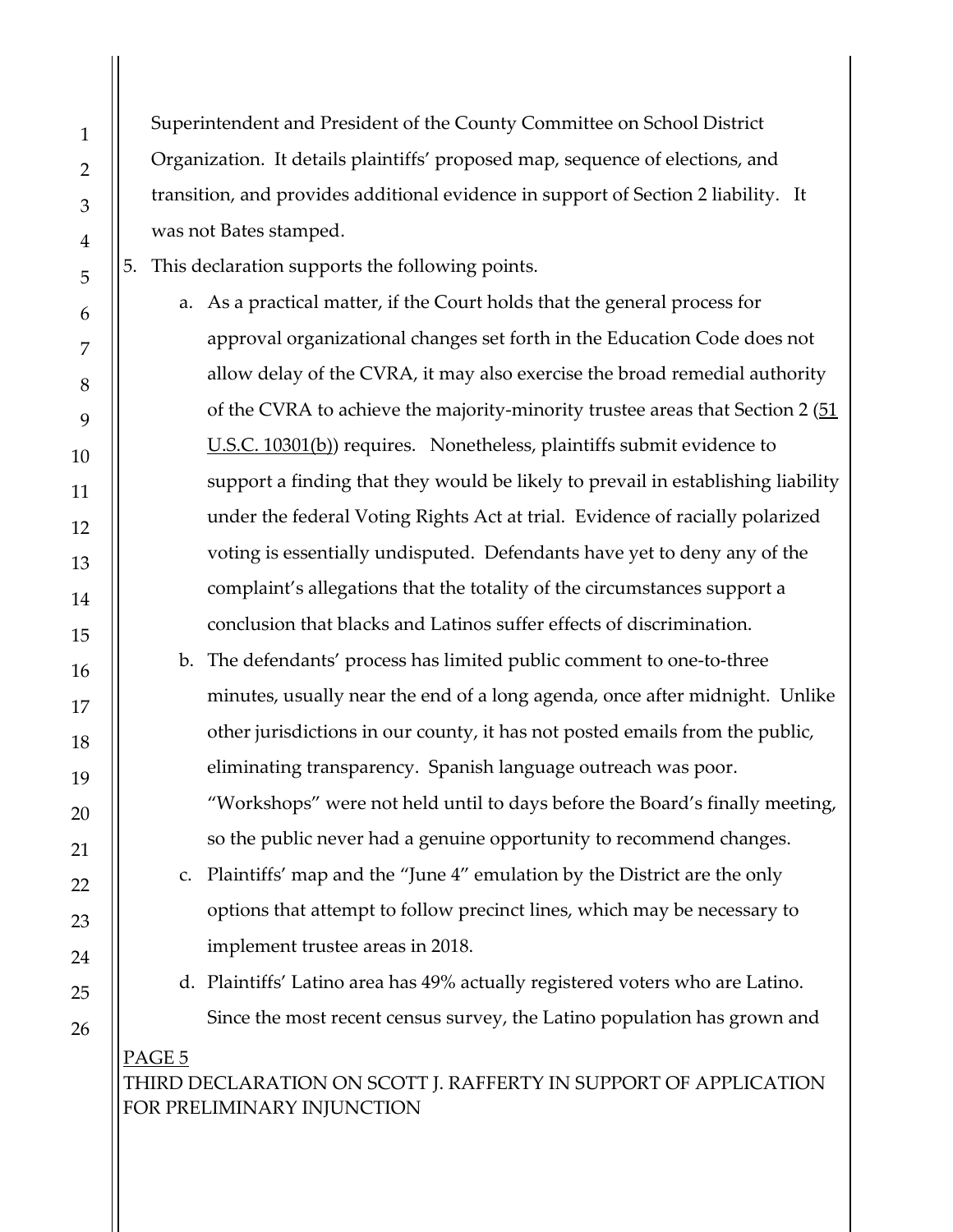aged more quickly than the rest of our county. The updated midpoint Latino share of citizen adults (CVAP) is 56.2%. Using census instructions, the error range is 45.6% to 65%, according to census instructions. [¶36,](#page-26-0) *infra*. Plaintiffs' black district has 49% black CVAP, which is within the margin of error and the range that courts have accepted as a majority. Rafferty to Duffy, June 4, 2018, at 6 (2<sup>nd</sup> declaration).

e. Defendant admit that it is possible to create majority trustee areas for both minorities. "June 4" option overstates its success in concentrating Latino and black voters. The black area has only 46% eligible voters who are black (by either measure). In the Latino area is 42% of citizen adults and 45% of registered voters are Latino. [¶8,](#page-8-0) *infra*. Because CVAP is an estimate with a large error range, this map may comply with Section 2, but is marginal.

f. Defense expert, Dr. Douglas Johnson, has not disclosed the source of proprietary data and has not fixed patent errors. Data in his summary table indicated that the black and Spanish-surnamed voter turnout in 2016 exceeded the number of registered voters by 20% and 474%, respectively. ¶¶ [19](#page-16-0)[-20,](#page-17-0) *infra*. After he received my workpapers and data files on June 1, under an agreed "exchange," his attorneys said they were delaying their delivery until the June 6 board meeting. They withheld the data until after  $6PM$ , June 7, the night before the revised application was due.<sup>[1](#page-5-0)</sup> The

<span id="page-5-0"></span>PAGE 6 THIRD DECLARATION ON SCOTT J. RAFFERTY IN SUPPORT OF APPLICATION <sup>1</sup> On May 30, 2018, Ms. Lozito and I met with Dr. Johnson and the two law firms representing WCCUSD. We agreed to exchange data, which I understood to call for the workpapers that I typically provide the opposing party in regulatory proceedings. Consistent with the professional responsibilities with which I am familiar as an experienced expert witness, I provided these files as quickly as possible, understanding that the opposing party needed time to review the materials for purposes of impeaching my testimony. At noon the following day, Counsel Spinelli emailed (May 31, 2018, 12:05pm) a prod to comply. Despite the demands of preparing the injunction, I undertook to organize my files for Dr. Johnson. I transmitted 28

FOR PRELIMINARY INJUNCTION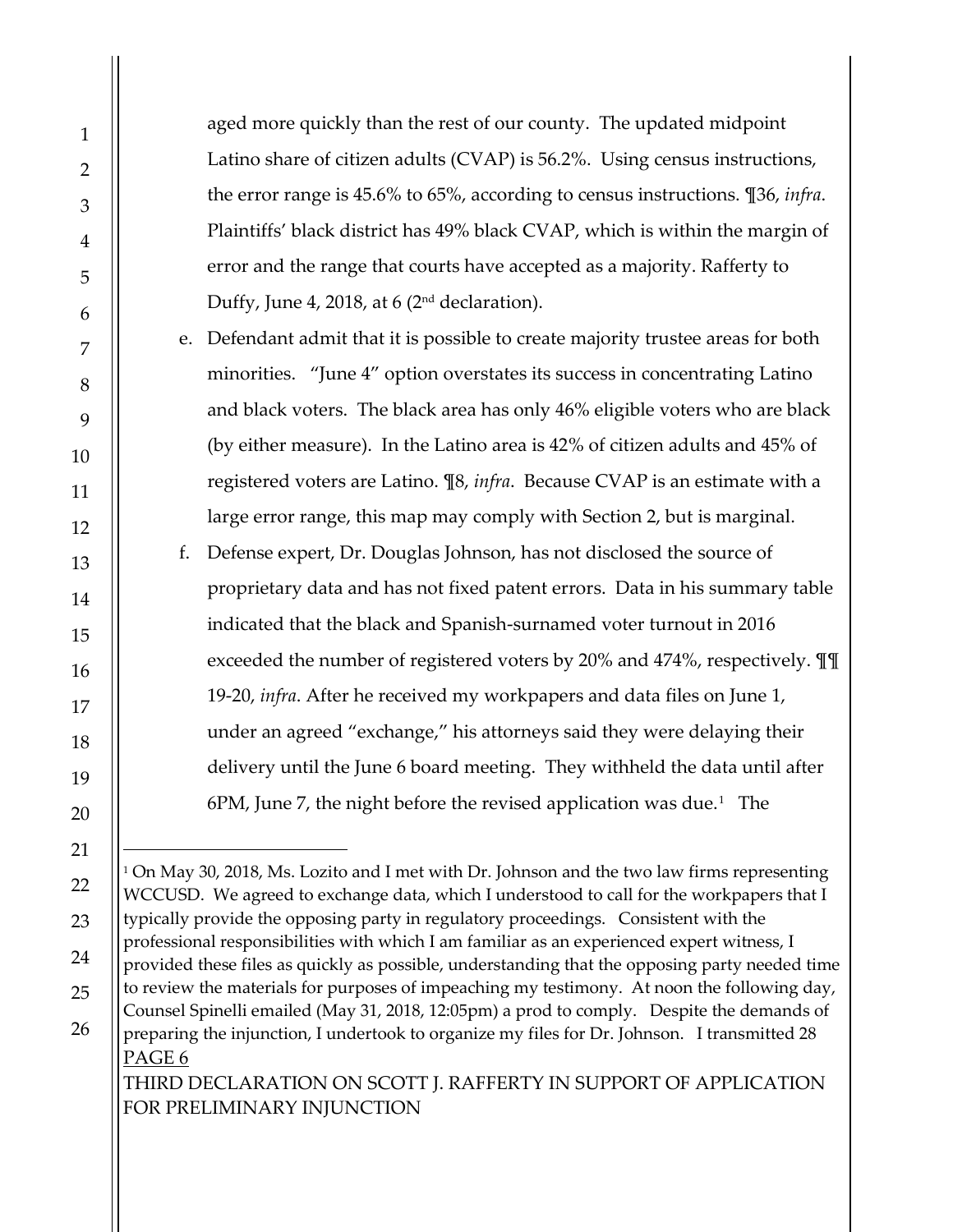$\overline{a}$ 

admission of majority-minority areas forced extensive revision, compromising the ability to complete legal arguments.

- g. The relaxed standards of CVRA and collaborative procedures of AB 350 have made Section 2 litigation a rarity in California. Earlier this year, however, after Dr. Johnson testified for Kern County, Judge Drodz found similar data errors and criticized defenses that Dr. Johnson repeats here. ¶¶ [7,](#page-8-1) [12,](#page-11-0) [22,](#page-17-1) [26,](#page-20-0) *infra*.
- h. At the League of Cities, Dr. Johnson urged using referenda to delay or block implementation. [0062]. He criticizes the CVRA for not increasing the number of minority office-holders, which may reflect his commitment to "continuity in office." [0057] He also promises to avoid "head-to-head" contests, recently using a gerrymander in Martinez. (That is impossible in this case, because the only Section 2-compliant options place 4 of 5 incumbents in the non-minority area.)
- i. To assist the Court's determination as to whether the exercise of equitable discretion justifies tolerating another unlawful election, this declaration sets forth facts demonstrating that the district's attorneys did not act in good faith before and after presenting the Board with a resolution committing to attempt compliance in 2018. Almost four months after it left the safe harbor, WCCUSD has yet to investigate, let alone deny, plaintiffs timely evidence of racially polarized voting. Rewarding delay and bad faith would destroy the compromise that the Legislature brokered between the cities and

PAGE 7 THIRD DECLARATION ON SCOTT J. RAFFERTY IN SUPPORT OF APPLICATION FOR PRELIMINARY INJUNCTION

files, mostly in four transmissions on Friday, June 1. I supplemented files on Monday, June 4 to include subsequent work, but discontinued once Mr. Freiman notified me of the intent to withhold all documents until after the Board meeting (6/5/18 2:19). Emails are available at Court's request.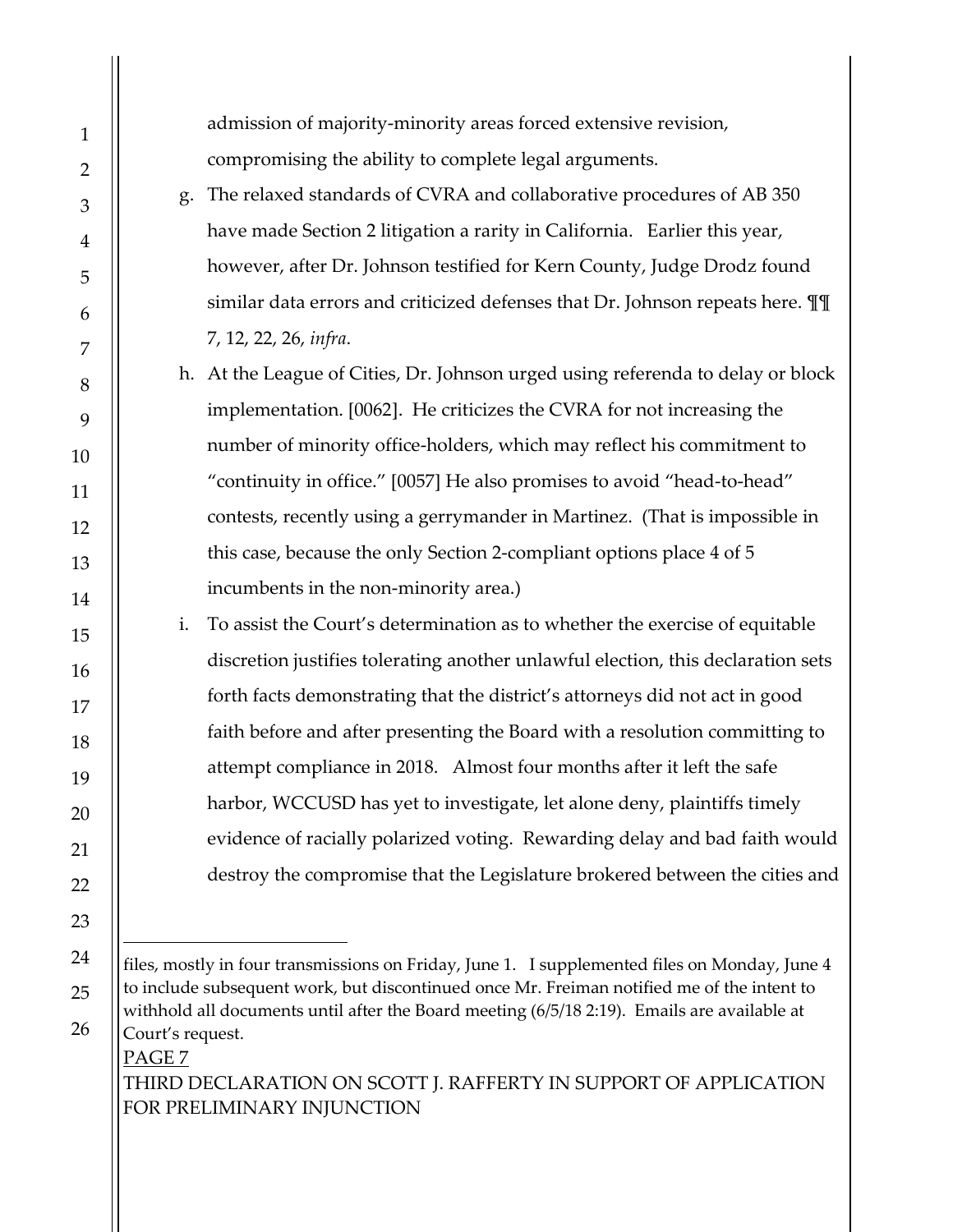civil rights advocates, with statewide implications.[2](#page-7-0)

- j. According to Dr. Johnson, trustees elected at large maintain an at-large viewpoint, preventing cultural change until all trustees are elected at-large. fn[.7,](#page-14-0) *infra*. Delayed implementation would allow three members elected atlarge this November to control the 2021 redistricting, entrenching the unrepresentative status quo more firmly than ever.
- k. Dr. Johnson's claim that I lack "objective qualifications" (Johnson Dec. ¶17) overlooks my training in quantitative methods and my decades of experience as an expert witness in forensic statistics retained by state regulators. Justice Sotomayor wrote of me in her memoirs, "a measure of integrity would remain evident over a distinguished career in public service." *My Beloved World*, at 191.

# SUPPORT FOR PLAINTIFFS' MAP

6. In November 2017, Contra Costa Registrar met with city clerks and announced that he would refuse to implement any CVRA boundaries in 2018 if jurisdictions split precincts. [0054] Exh. 10. This restriction is unusual and is not authorized by the Elections Code. Despite this constraint, plaintiffs have built a strong Latino majority precinct. Adjusted to reflect current values, 56.2% +/- 9.8% of the adult citizens in the Latino trustee area we propose are Latino. [¶36,](#page-26-0) *infra.* Despite the demoralization of being unable to exercise equal influence over school board elections, Latino still make up 49% of actually registered voters. Either measure

<span id="page-7-0"></span>PAGE 8 THIRD DECLARATION ON SCOTT J. RAFFERTY IN SUPPORT OF APPLICATION  $\overline{a}$ <sup>2</sup> The League of Cities articulated its bargain, which MALDEF, Common Cause, and the ACLU accepted: "AB 350 is helpful because it provides a defined process for making the switch, and limits the amount of costs and fees we would otherwise likely be assessed. In addition, for proponents of district elections, it provides an incentive for cities to *make the switch more quickly than they otherwise might occur*.[" https://www.cacities.org/Resources-](https://www.cacities.org/Resources-Documents/Education-and-Events-Section/MCXF/2017/Voter-Outreach-and-California-Voting-Rights-Act-(C#page=11)[Documents/Education-and-Events-Section/MCXF/2017/Voter-Outreach-and-California-](https://www.cacities.org/Resources-Documents/Education-and-Events-Section/MCXF/2017/Voter-Outreach-and-California-Voting-Rights-Act-(C#page=11)[Voting-Rights-Act-\(C#page=11](https://www.cacities.org/Resources-Documents/Education-and-Events-Section/MCXF/2017/Voter-Outreach-and-California-Voting-Rights-Act-(C#page=11)

FOR PRELIMINARY INJUNCTION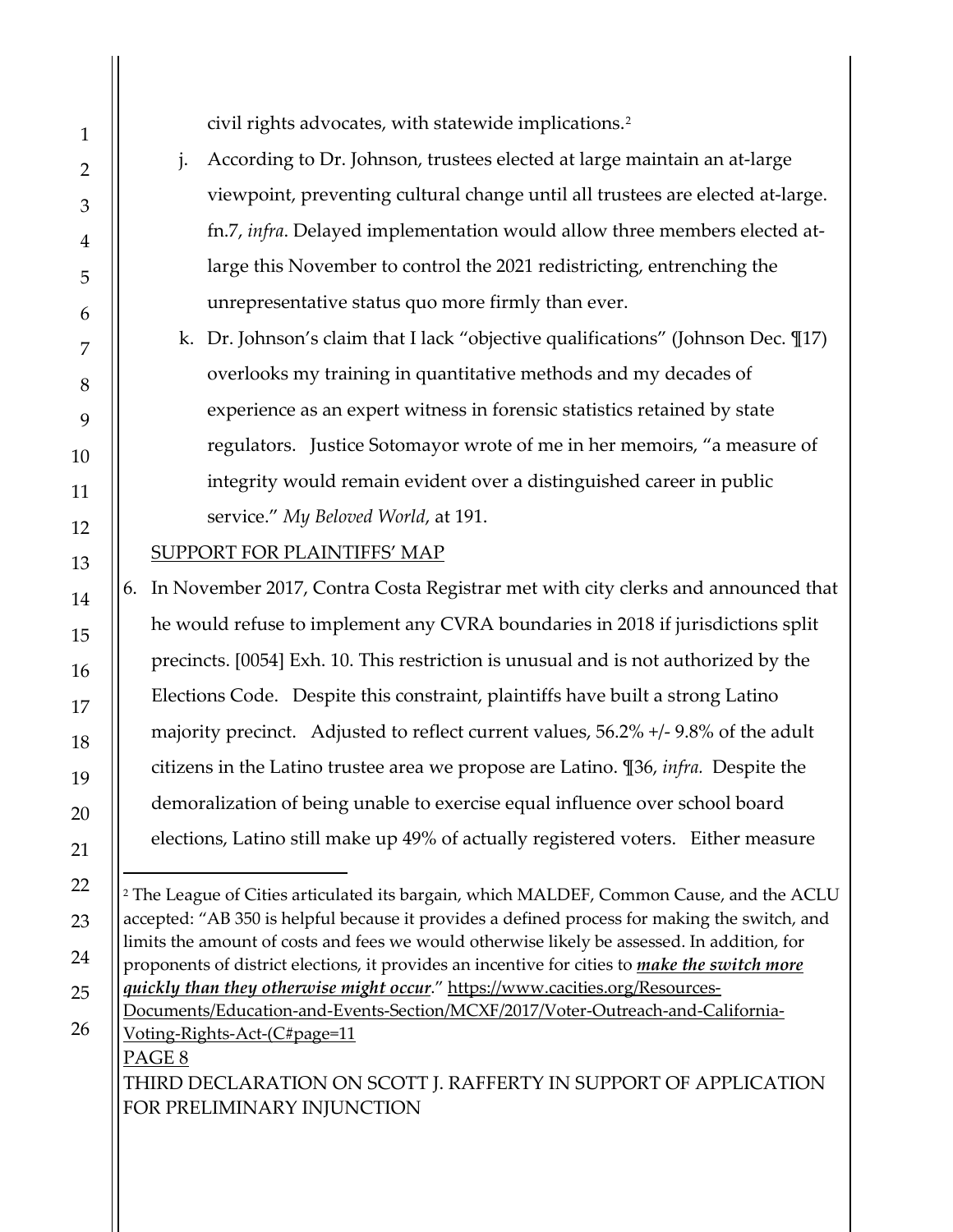establishes an effective "majority" minority district. None of Dr. Johnson's options attempt to follow precinct lines, except "June 4."

<span id="page-8-1"></span>7. Dr. Johnson's experience as an expert witness in adjudicatory proceedings is more limited than his large practice in advising bodies on districting, which is a legislative function. He identifies only six matters in which he has been deposed or pre-filed a declaration. I have not reviewed these testimonies, but his client did not prevail in five of the six cases. He does not identify any occasion on which he has ever been subjected to cross-examination. In particular, he does not disclose his unsuccessful testimony in the recent Section 2 trial of **Luna v. Kern County**, No. 1:16-cv-00568-DAD-JLT[3](#page-8-2) , in which he and his client's internal expert appear to have committed many of the same methodological errors that occur here. In his findings of fact, Judge Drodz repeatedly noted discrepancies between Dr. Johnson's CVAP calculations and those sponsored by Dr. David Ely, the plaintiffs' noted demographer with extensive experience in litigation. *Luna* [Findings of Fact,](https://www.kerncounty.com/pio/pdf/findings-of-fact.pdf#page=16) at 16, 22, 25, 29. These may reflect the same errors in mishandling the data that I identify below. The Court relied on Dr. Ely's calculations.

<span id="page-8-0"></span>8. The demographic tables accompanying several Dr. Johnson's maps admit one or two minority majority districts: "June 4" has areas that are 50.3% Latino and 52% black, as well as the highest reported minority percentages of adult citizens (CVAP). "Freeway" has a 50% Latino area by registration. "City and Schools C" claims a 52% black area by registration. In the case of "June 4, with the exception of the large discrepancy in black voter registration counts, most of the difference between my data and Dr. Johnson's results from his improper disaggregation of CVAP data to the block level.

<span id="page-8-2"></span>PAGE 9 THIRD DECLARATION ON SCOTT J. RAFFERTY IN SUPPORT OF APPLICATION FOR PRELIMINARY INJUNCTION <sup>3</sup> <https://www.kerncounty.com/pio/pdf/findings-of-fact.pdf>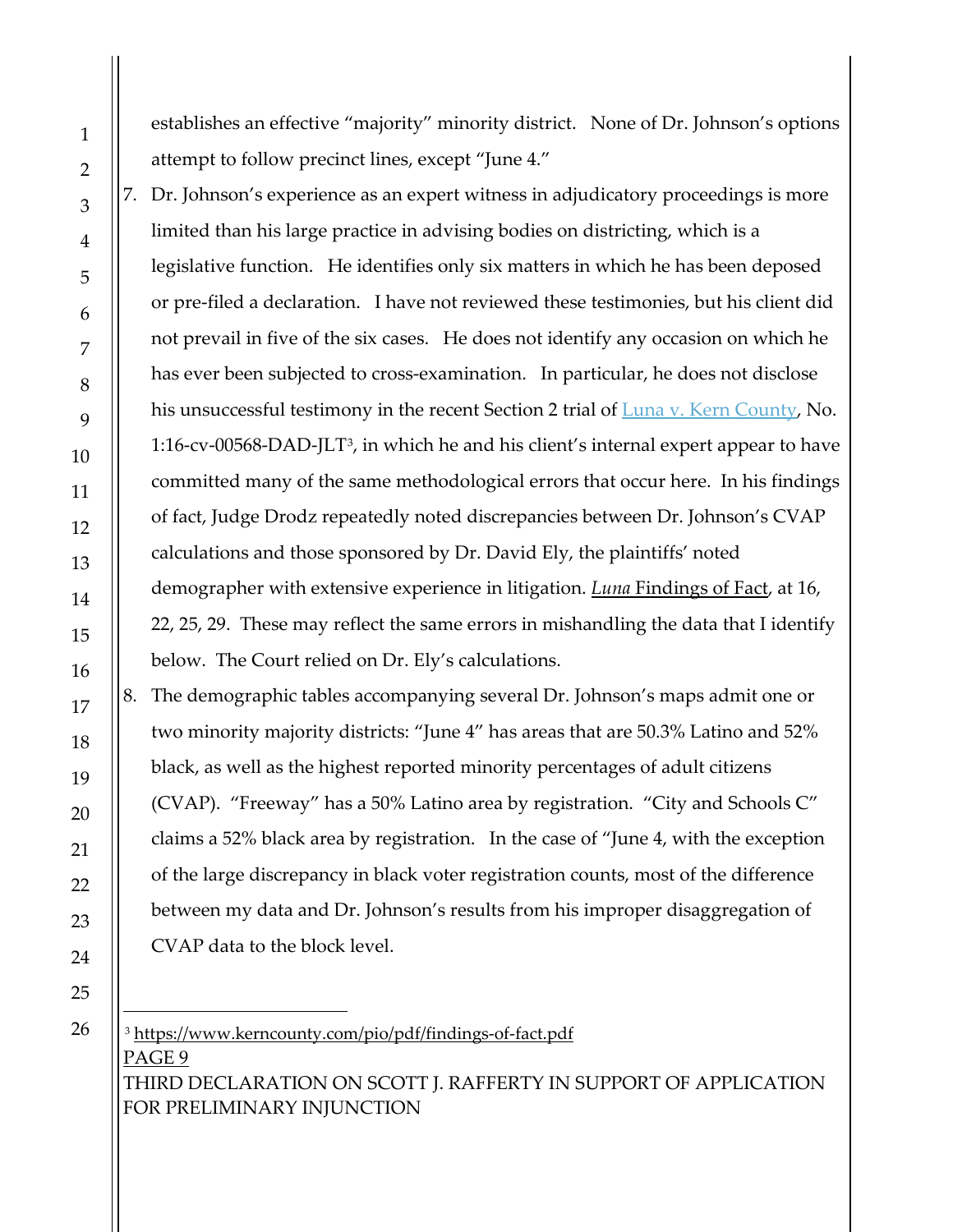| <b>IMAP</b>         | (Most Latino area) |       |          | (Most black area) |             |       |          |
|---------------------|--------------------|-------|----------|-------------------|-------------|-------|----------|
| NDC numbers         | <b>CVAP</b>        | reg   | reg/CVAP |                   | <b>CVAP</b> | Reg   | reg/CVAP |
| Latino              | 9685               | 8460  | 87%      | <b>Black</b>      | 11464       | 11416 | 99.58%   |
| Total               | 22560              | 16813 | 75%      | Total             | 25674       | 22114 | 86%      |
| Latino/total        | 43%                | 50.3% |          | black/tot         | 45%         | 52%   |          |
| <b>Total Pop</b>    |                    |       | 46095    |                   |             |       | 48764    |
| Plaintiffs' numbers |                    |       |          |                   |             |       |          |
| Latino              | 9801               | 7807  | 80%      | black             | 11154       | 9610  | 83%      |
| Total               | 23545              | 17330 | 74%      | total             | 24520       | 20894 | 80%      |
| Latino/total        | 42%                | 45%   |          | black/tot         | 45%         | 46%   |          |
| <b>Total Pop</b>    |                    |       | 47293    |                   |             |       | 48382    |

of eligible voters. Our unusual constraint of making trustee areas conterminous with precincts means that using this measure also avoids allocation errors that occur when prorating census data. The plaintiffs' minority trustee areas minimize error by avoiding split block groups, but the precinct constraint sometimes makes this impossible.

# 10. "June 4" is the only map that purports conforms the precinct restriction, although the inclusion of the Richmond Annex precinct (the fork between I-580 and I-80) prevent it from being contiguous. Dr. Johnson's data for "June 4" shows that 11,416 of 11,464 black adult citizens (or 99.58%) have registered to vote. This is implausible.

# PAGE 10 THIRD DECLARATION ON SCOTT J. RAFFERTY IN SUPPORT OF APPLICATION FOR PRELIMINARY INJUNCTION

 $\prod$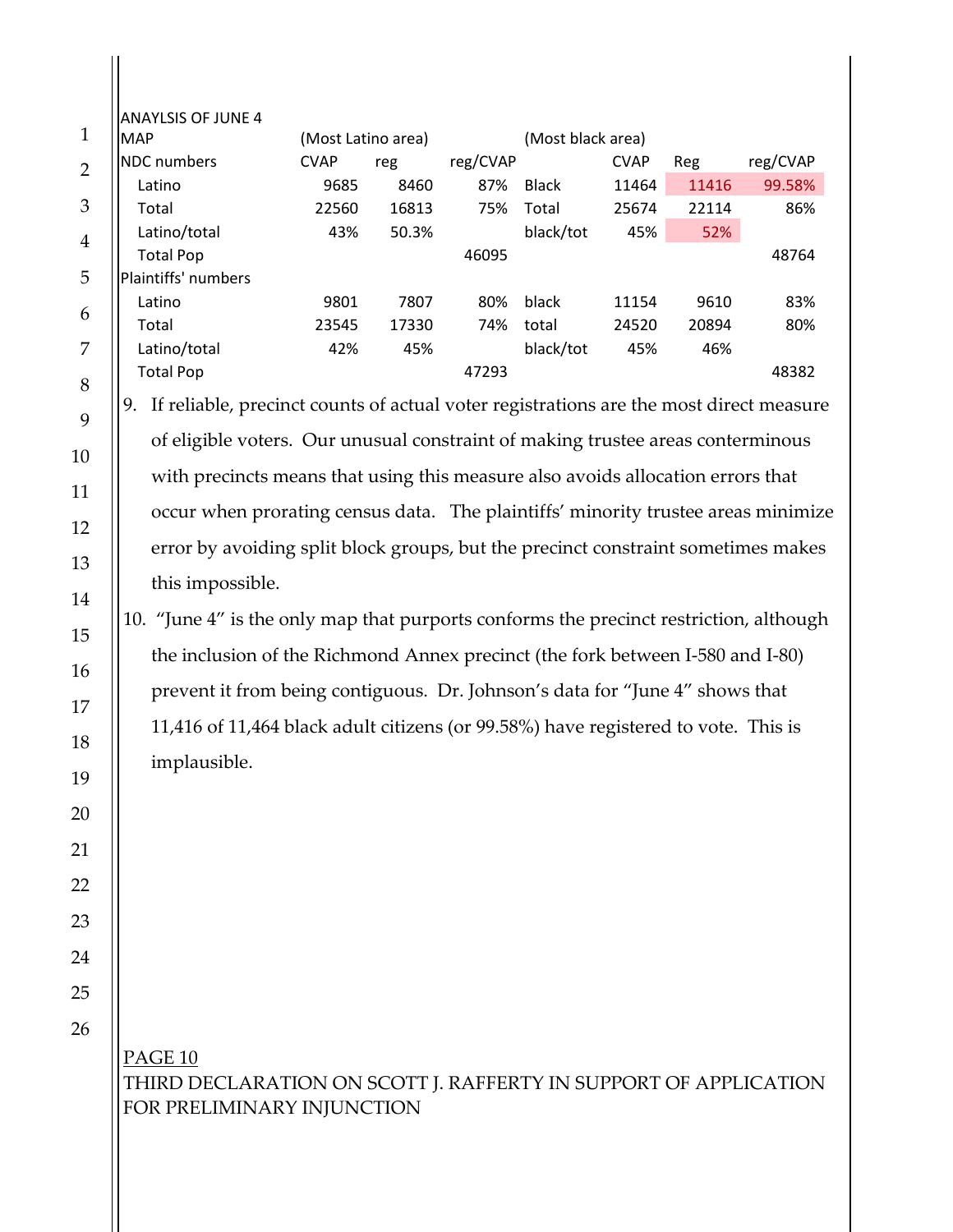$\overline{a}$ 

11. Dr. Johnson is a well-known and accomplished expert, who has built a very lucrative practice supporting jurisdictions in CVRA and redistricting matters. He Johnson is a critic of the California Voting Rights Act, questioning whether districting leads to more minority officeholders.[4](#page-10-0) The examples that he cites for lack of progress (*e.g.*, Escondido, Wildomar) are cities that retained him. This may not be coincidental. His marketing



presentations typically promote what he calls "continuity in office" – which means protecting incumbents. [0057] In Martinez, he created districts for each of three incumbents who lived in adjoining precincts. These districts are erose, oblong, and barely contiguous, the defining characteristics of a gerrymander. Districting that focuses on protecting incumbents to such an extraordinary extent sometimes fails to create equal opportunities for underrepresented minorities.

<span id="page-10-0"></span><sup>4</sup> [http://www.latimes.com/politics/la-pol-ca-voting-rights-minorities-california-20170409](http://www.latimes.com/politics/la-pol-ca-voting-rights-minorities-california-20170409-story.html) [story.html](http://www.latimes.com/politics/la-pol-ca-voting-rights-minorities-california-20170409-story.html) <https://www.westerncity.com/February%202017/CVRA-White-Paper-Final.pdf>

PAGE 11 THIRD DECLARATION ON SCOTT J. RAFFERTY IN SUPPORT OF APPLICATION FOR PRELIMINARY INJUNCTION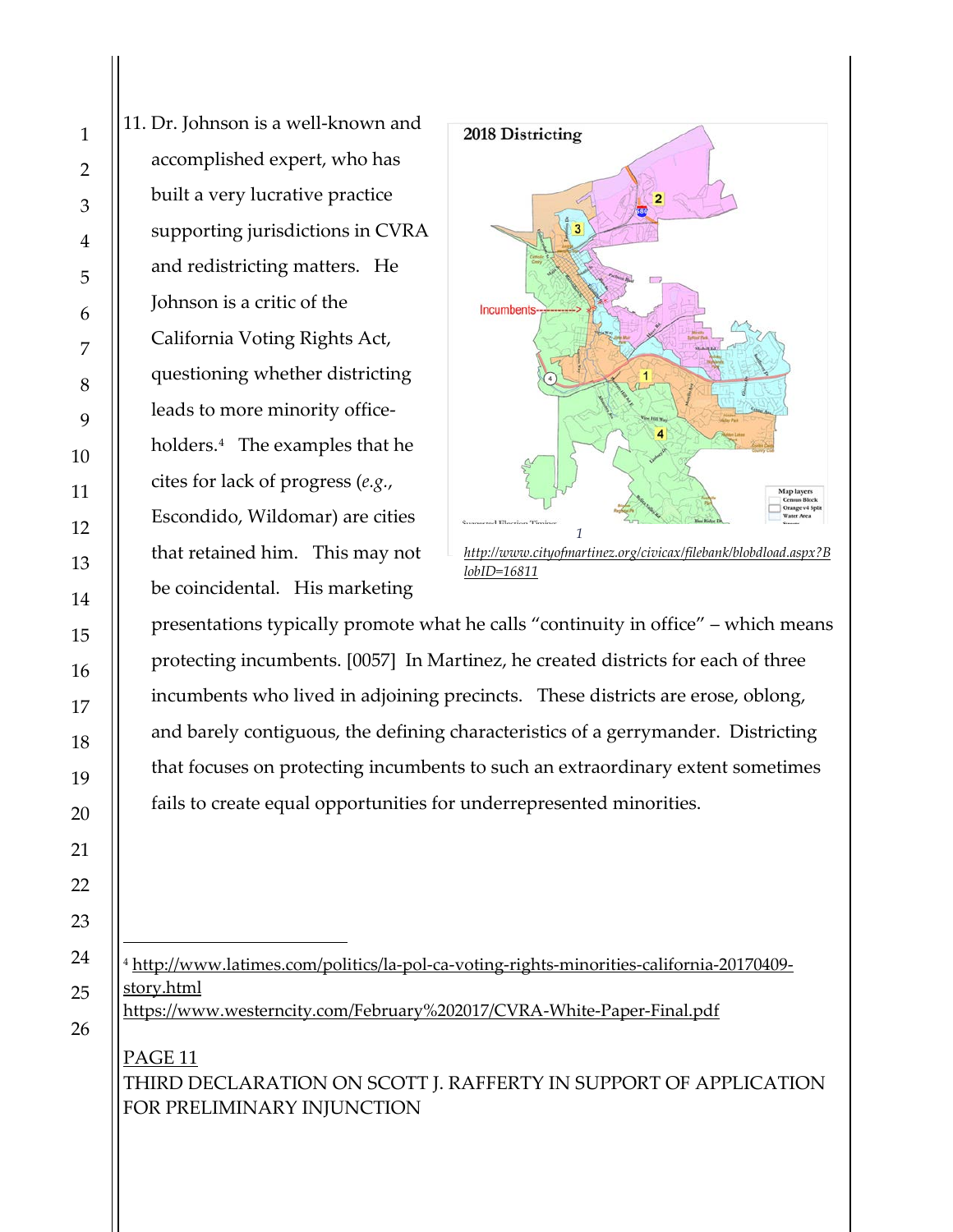<span id="page-11-0"></span>12. While Dr. Johnson may appear to be authoritative in reciting legal requirements and traditional criteria, he may not always comply with his own prescriptions. In Luna, he objected to the manner in which the proposed district in northwest Kern



County "hooked" around the city of Bakersfield to include areas to its south. In a similar manner, plaintiffs' proposed black majority trustee area may appear to wrap around San Pablo (an enclave of Richmond) to join Hilltop with downtown Richmond. Judge Drozd dismissed his objection, observing that it the context of Section 2, "'compactness' refers not to the shape of the district, but whether the minority community is sufficiently concentrated to constitute a majority of the CVAP in a single-member district." [Findings of fact, at 17.](https://www.kerncounty.com/pio/pdf/findings-of-fact.pdf#page=17)<sup>[5](#page-11-1)</sup> Despite the judge's

### PAGE 12 THIRD DECLARATION ON SCOTT J. RAFFERTY IN SUPPORT OF APPLICATION FOR PRELIMINARY INJUNCTION

<span id="page-11-1"></span><sup>&</sup>lt;sup>5</sup> The Supreme Court has "assumed that complying with the VRA is a compelling state interest and that a State's consideration of race in making a districting decision is narrowly tailored and thus satisfies strict scrutiny if the State has 'good reasons' for believing that its decision is necessary in order to comply with the VRA." Abbott v. Perez, No. 17-586, slip op. at 6 (June 25, 2018) (citations omitted).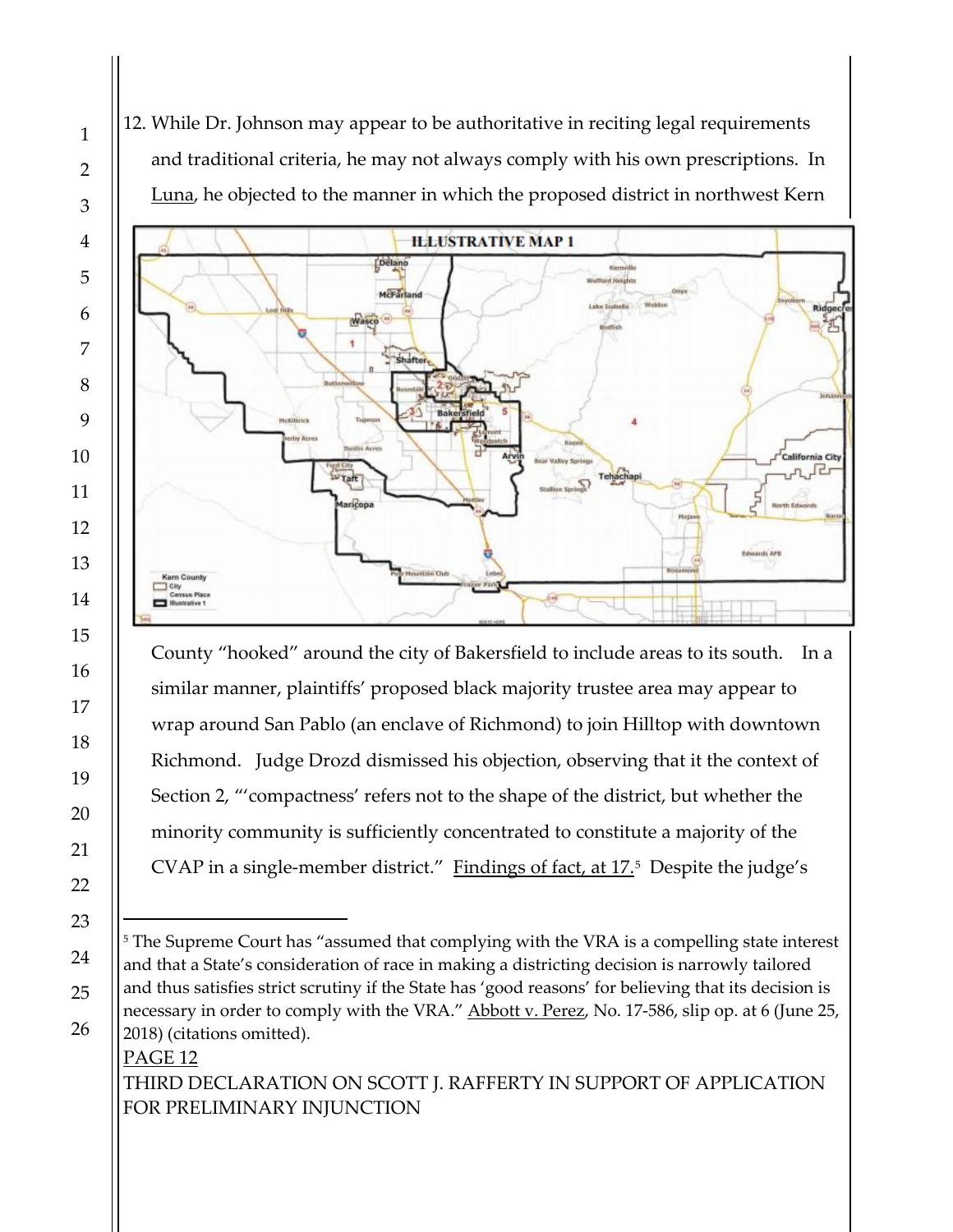explanation, Dr. Johnson makes a similar criticism of the plaintiffs' majority black district in urban Richmond.

13. Dr. Johnson [initial presentation](https://www.wccusd.net/site/handlers/filedownload.ashx?moduleinstanceid=15899&dataid=31722&FileName=C_TrusteeAreaBoundaryMaps_0.pdf#page=6) acknowledged that the black population was concentrated in urban Richmond. The Spanish neighborhoods are centered around San Pablo city and unincorporated North Richmond (actually west of San Pablo), both of which are enclaves of Richmond. Black areas in Hilltop in the north and downtown between the railroad and I-580 are connected by the largely unpopulated land (white on the map) between San Pablo and the Bay. Even though his "Freeway" is unconstrained by precinct boundaries, it ignores the common political affiliation of these three areas in Richmond by extending the

B African-American eligible voters are more concentrated just north of San Pablo and in Richmond south of the railroad and west of I-80.

*2 [https://www.wccusd.net/site/handlers/filedownload.ashx?moduleinstanceid=15899&dataid=31722](https://www.wccusd.net/site/handlers/filedownload.ashx?moduleinstanceid=15899&dataid=31722&FileName=C_TrusteeAreaBoundaryMaps_0.pdf#page=6) [&FileName=C\\_TrusteeAreaBoundaryMaps\\_0.pdf#page=6](https://www.wccusd.net/site/handlers/filedownload.ashx?moduleinstanceid=15899&dataid=31722&FileName=C_TrusteeAreaBoundaryMaps_0.pdf#page=6)*

Richmo

San Pablo

Latino trustee area to the Bay. By contrast, Hilltop, Iron Triangle and downtown are within the same city and linked by Richmond Parkway. [0059]

14. Dr. Johnson is a polished presenter, and enjoys access to expensive, specialized,

and highly automated software with prepackaged data. He prepares templated

reports for jurisdictions; the document properties for the April 18, 2018

PAGE<sub>13</sub> THIRD DECLARATION ON SCOTT J. RAFFERTY IN SUPPORT OF APPLICATION FOR PRELIMINARY INJUNCTION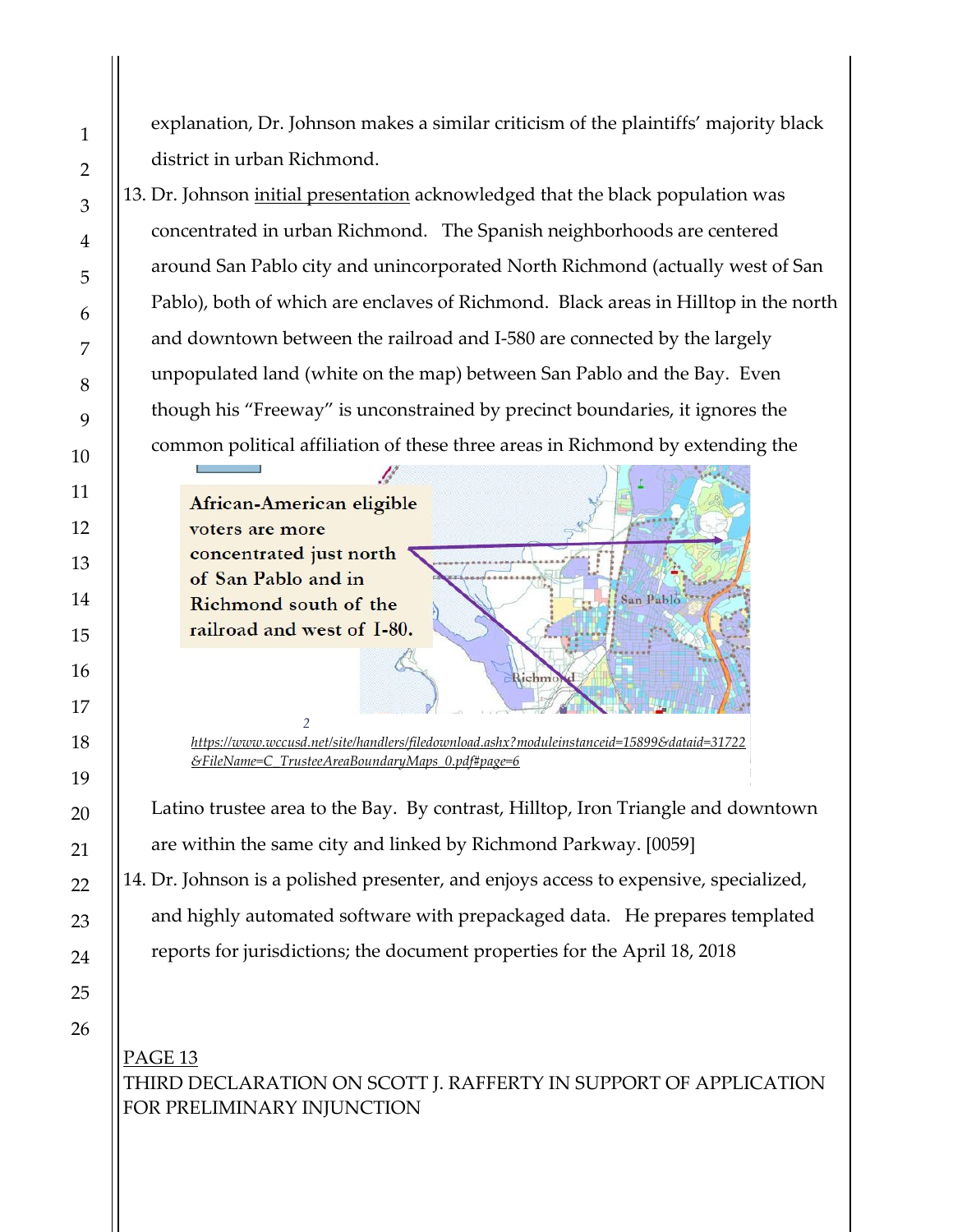**Document Properties** Description Security Fonts Initial View Custom Advanced **Description** 180418 C\_TrusteeAreaBoundaryMaps\_0.pdf **File:** City of Tulare 2011 Redistricting Title:

presentation show "City of Tulare 2011 Redistricting" as its title.

15. To develop maps, he uses Caliper Corporation's Maptitude with the optional districting module that costs \$10,000 a year to license. The \$10,000 package automates functions that can be performed with the standard \$800 version that I use, but only by importing data "manually". His package also includes a large overlay of prepackaged data, but it does not appear that Dr. Johnson understands the provenance and limitations of these data. Apparently, he has not looked "under the hood" in some time, and may have very little understanding of the data and any anomalies. He does he question unexpected values that require explanation. He does not acknowledge the need for error analysis, particularly regarding the nominal values calculated for Latino citizens in northern California, when the census relies on multi-year samples without direct enumeration. 16. As a former congressional staffer, I respect Dr. Johnson's expertise as a legislative consultant. He reports serving as legislative director to a Republican congressman almost immediately after graduating college, which is an extraordinary accomplishment. He has also succeeded admirably in supporting redistricting proceedings, which are a legislative function. Dr. Johnson's marketing materials promise to promote what he calls "continuity in office," which is his phrase for protecting incumbents. [0057] Many of the incumbent politicians who employ Dr. Johnson appreciate his outspoken criticisms of the California Voting Rights Act.

# PAGE 14 THIRD DECLARATION ON SCOTT J. RAFFERTY IN SUPPORT OF APPLICATION FOR PRELIMINARY INJUNCTION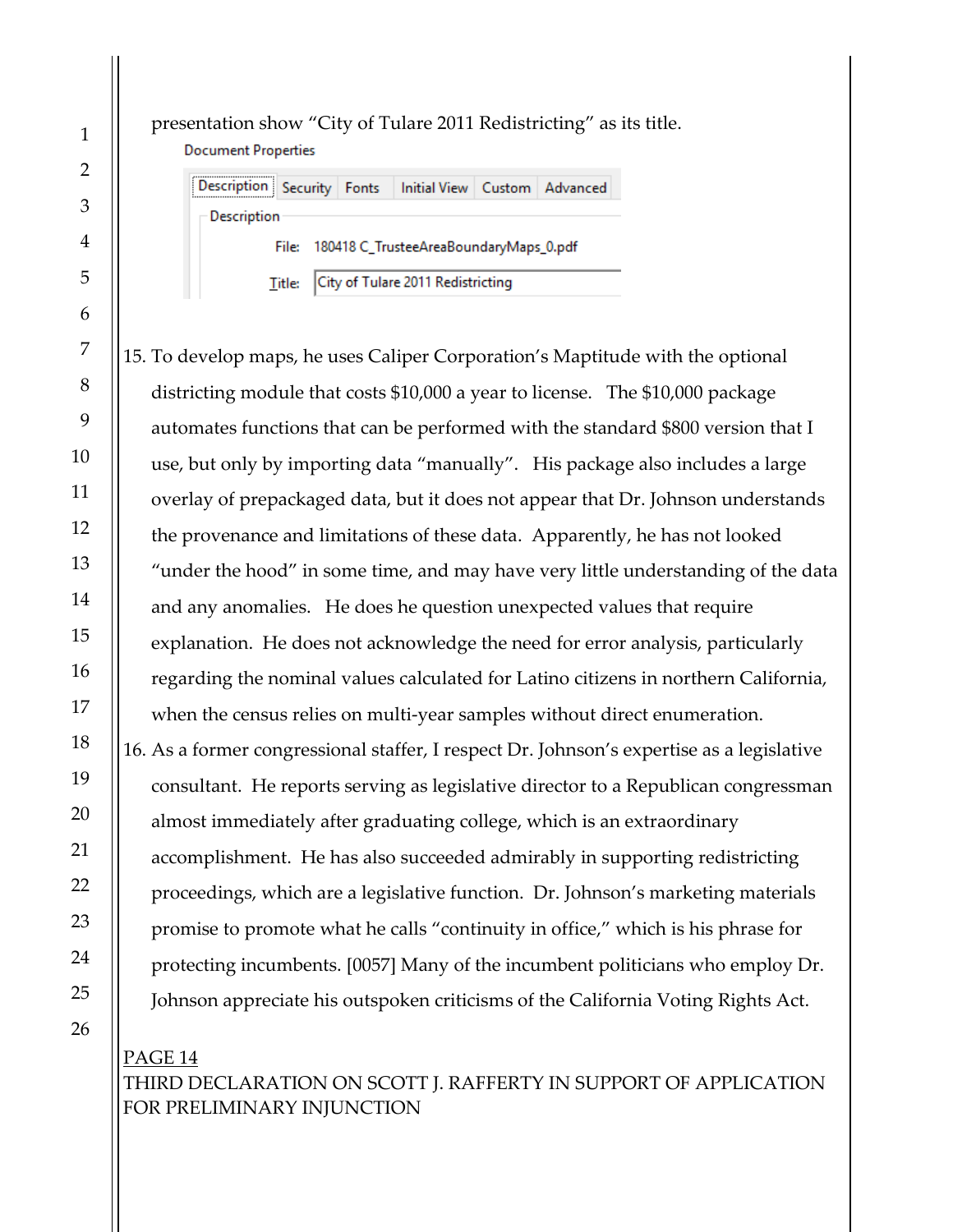He claims that the law does not increase the number of minority office-holders in many cases, citing many of his clients. This is no coincidence. Protecting incumbents is not always consistent with CVRA compliance. He discusses avoiding "head-to-head conflicts," but in the extreme case of WCCUSD, he cannot draw a map that complies with Section 2, unless he places four of the five incumbents in the same trustee area.

17. Dr. Johnson is not a lawyer, but tends to provide legal advice that is controversial or simply wrong. Last month, he told the League of Cities audience that they may be able to use referenda to delay or forestall compliance with the CVRA.  $[0062]$  $[0062]$  $[0062]$ <sup>6</sup> In December 2017, he admitted that delay compounds the gradual impact of this reform: "Board members previously elected at-large tend to maintain an at-large viewpoint. Real change in Board culture generally only occurs after Board members who never won at-large are elected by-area." [0065]<sup>[7](#page-14-2)</sup>

<span id="page-14-0"></span>18. One of Dr. Johnson's techniques is to bind his clients to a set of "criteria" before they have heard from their constituents in the public hearings required by statute. As the plaintiffs' attorney in other jurisdictions, I have seen the views of officials and activists alike evolve during this process, often dramatically. Dr. Johnson tells his clients that, in order to avail itself of a presumption that deviations of up to 10%

<span id="page-14-2"></span>Indiv.pdf#page=10 ]

#### PAGE 15 <sup>7</sup> ["15 Years with CVRA: Lessons Learned & Challenges Ahead,](http://www.morongousd.com/Downloads/15%20Years%20CVRA.pdf#page=17)" CSBA workshop, at 17. <http://www.morongousd.com/Downloads/15%20Years%20CVRA.pdf#page=17>

THIRD DECLARATION ON SCOTT J. RAFFERTY IN SUPPORT OF APPLICATION FOR PRELIMINARY INJUNCTION

<span id="page-14-1"></span> $\overline{a}$ <sup>6</sup> ["CVRA Recent Legislation and Outcomes,](http://www.rwglaw.com/media/event/32_5-2018-Spring_3b-Aziz-Johnson-Markman-California-Voting-Rights-Act-Recent-Legislation-and-Litigation-Outcomes-Indiv.pdf#page=10)" *see* page 10: "perspective [sic] plaintiffs have made the argument that a local ballot measure cannot contravene state law (such as the CVRA) or policy, nor can a local ballot measure contravene the state's delegation of power to a local governing body... There seems to be a gray area in the law and a need to balance between the power to petition for referendum and the need to apply state law." [http://www.rwglaw.com/media/event/32\_5-2018-Spring\_3b-Aziz-Johnson-Markman-California-Voting-Rights-Act-Recent-Legislation-and-Litigation-Outcomes-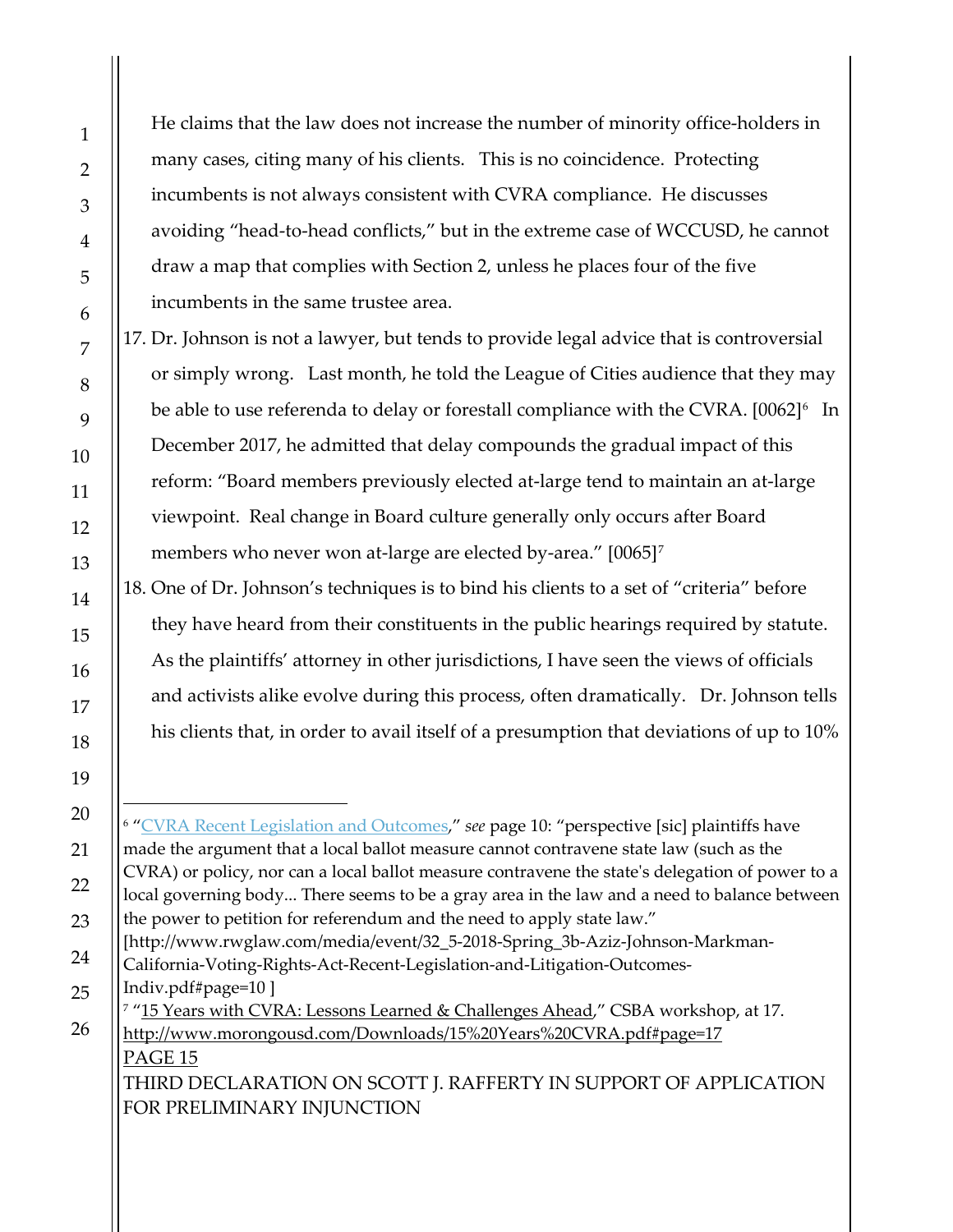$\overline{a}$ 

are constitutional<sup>[8](#page-15-0)</sup> as "required to meet an official criteria [sic]," they must specify the criteria before the first map hearing. *See* Res. 69-1718 [Def. Exh 0012-0015]. This is antithetical to the purpose of these hearings, which often consider changes to the size of the governing body or redistricting commissions. At a special meeting called to adopt 69-1718, the Board took an unexpected vote on an additional resolution (96-1718), which was not agendized, to preclude itself from expanding its size to seven without entertaining any public comment. In subsequent hearings, several speakers have suggested that seven trustees would better serve this large district. Plaintiffs sought to preserve the option, in case it proved impossible to create majority-minority trustee areas for a five-member board. Plaintiffs promptly filed a Brown Act complaint, to which WCCUSD has not responded.

19. Dr. Johnson tainted the process with his notion that binding declarations could prevent a jurisdiction from listening to its constituents. He also may have misled the Board by failing to disclose how poorly similar arguments fared in the Luna case. WCCUSD was already in litigation. As Judge Drozd explained to Dr. Johnson, "courts are not required to adhere to [the jurisdiction's] principles" and legislative bodies cannot "evade the compliance with the Voting Rights Act by carefully selecting an array of redistricting principles." [Luna](https://www.kerncounty.com/pio/pdf/findings-of-fact.pdf#page=23) at 23, citing Gonzalez <u>v. Harris County</u>, 601 Fed. App'x 255, 260–261 (5<sup>th</sup> Cir. 2015). The restriction on limiting public input is even more fatal to the integrity of an initial districting, since Section 2 does consider the continuity of prior boundaries (and to some extent the principles that drew them) in a redistricting case.

20. Compared to legislative advice, a higher standard of candor to the tribunal applies

<span id="page-15-0"></span>PAGE 16 THIRD DECLARATION ON SCOTT J. RAFFERTY IN SUPPORT OF APPLICATION FOR PRELIMINARY INJUNCTION <sup>8</sup> The Fourteenth Amendment is not even the relevant standard, since Education Code, Section 5019.5(a)(1) requires more precise equality of population.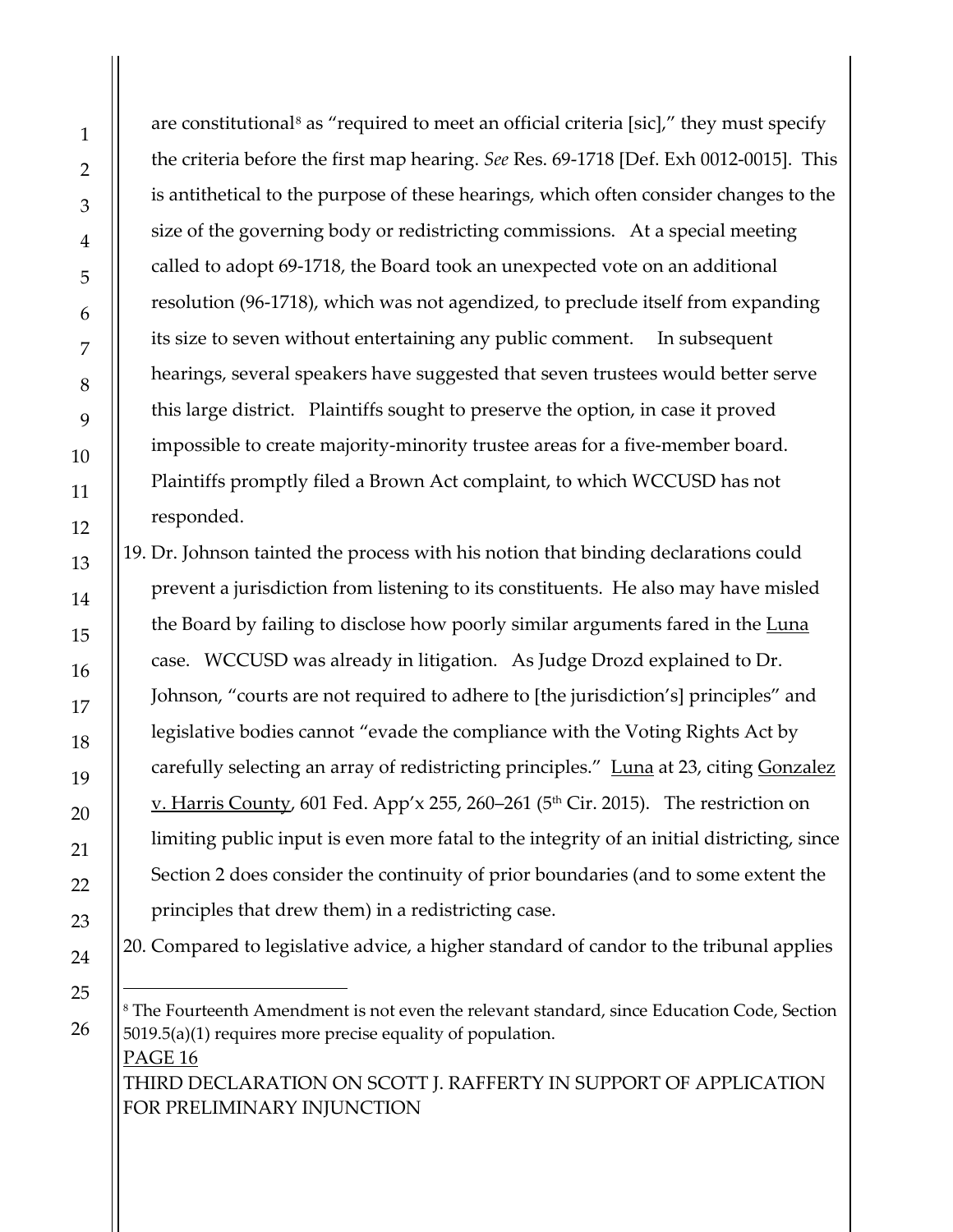in adjudicatory proceedings. A Congressional staffer is under no obligation to correct errors identified by members of the public. In the absence of litigation, a districting consultant may take the same position. But, after this litigation began, Dr. Johnson refused to correct basic information presented to the Board that was replete with errors. I immediately brought the items described below to the attention of his assistant, Ms. Tilton, at the April 18, 2018 meeting. At the third map hearing, Ms. Lozito again brought to Dr. Johnson's personal attention that these errors had still not been corrected.

<span id="page-16-0"></span>21. His templated demographic summary claimed that 120% of the number of blacks registered in WCCUSD voted in the 2016 election. Dr. Johnson apparently has separate sources for estimating Hispanic voters, one based on Spanish surnames and another he calls "estimated Latino." "Latino" registrants exceed "Spanishsurnamed" by 11% (29,472 v. 26,476). Of the Spanish-surnamed group, only 2,882 (11%) turned out to vote in 2016, out of 20,082 "Latino" votes. Out of 2996 registered voters who are "Latino" but not Spanish-surnamed, 17,186 voted – a turnout of 574%.

PAGE 17 THIRD DECLARATION ON SCOTT J. RAFFERTY IN SUPPORT OF APPLICATION FOR PRELIMINARY INJUNCTION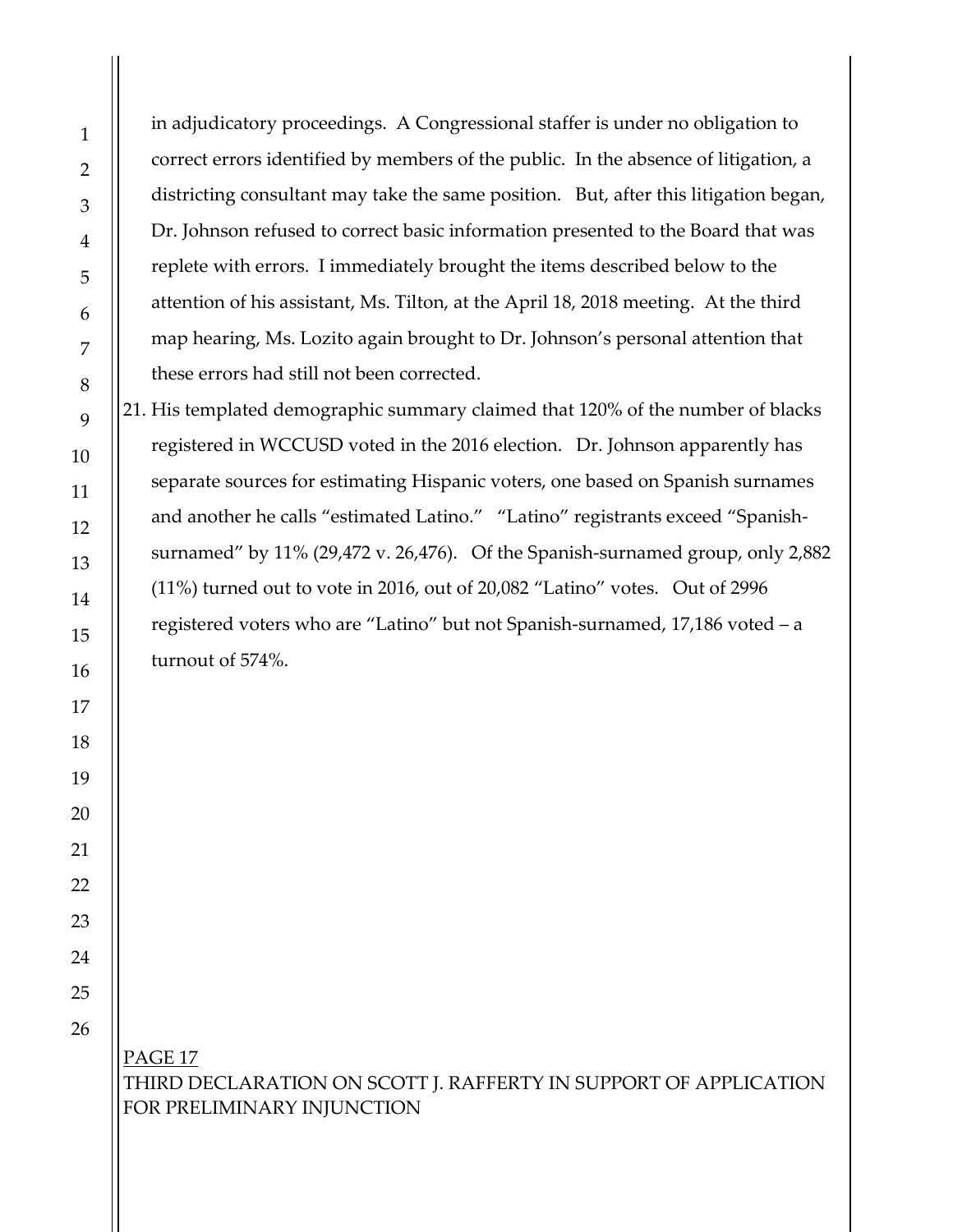|                                    | Count   | Percent |                                    |        |         |
|------------------------------------|---------|---------|------------------------------------|--------|---------|
| Voter Registration (Nov. 2016)     | 123,994 |         |                                    |        |         |
| Estimated Latino Reg               | 29,472  | 24%     |                                    |        |         |
| Spanish-Suraned Reg.               | 26,476  | 21%     |                                    |        |         |
| Asian-Sumamed Reg.                 | 9.202   | 7%      |                                    |        |         |
| Filipino-Sumamed Reg.              | 3,240   | $3\%$   |                                    |        |         |
| Est. NH White Reg.                 | 54.847  | 44%     |                                    |        |         |
| Est. African-Amer. Reg             | 34,608  | 28%     |                                    |        |         |
| Democratic Reg.                    |         | 64%     |                                    |        |         |
| Republican Reg.                    | 10.416  | 8%      |                                    |        |         |
| Other/No Party Reg.                | 33.813  | 27%     |                                    | Count  | Percent |
| Voters Casting Ballots (Nov. 2016) | 89.234  | 72%     | Voters Casting Ballots (Nov. 2014) | 50.340 | 49%     |
| Estimated Latino Voters            | 20,068  | 22%     | Estimated Latino Voters            | 7,584  | 15%     |
| Spanish-Sumamed Voters             | 2,882   | $3\%$   | Spanish-Sumamed Voters             | 6,813  | 14%     |
| Asian-Sumamed voters               | 7.256   | 8%      | Asian-Sumamed voters               | 3,604  | 7%      |
| Filipino-Sumamed voters            | 2.267   | $3\%$   | Filipino-Sumamed voters            | 1,024  | $2\%$   |
| Est. NH White voters               | 18,028  | 20%     | Est. NH White voters               | 25,860 | 51%     |
| Est. African-Amer. Reg             | 41,817  | 47%     | Est. African-Amer. Reg             | 11,966 | 24%     |
| Democratic voters                  | 60,651  | 68%     | Democratic voters                  | 34,327 | 68%     |
|                                    | 7.642   | 9%      | Republican voters                  | 5,443  | 11%     |
| Republican voters                  |         |         |                                    |        |         |

<span id="page-17-0"></span>22. On each occasion, Ms. Lozito and I asked that they review and correct obvious inconsistencies. Minority turnout usually increases in presidential years, but the number of Spanish-surnamed voters fell by 58% from 2014 and 2016. The number of white voters fell by 30%. Yet, black voters increased 249%, to achieve the impossible 120% turnout noted above.

23. In an adjudication, the expert witness does have a duty of candor to the tribunal that requires the correction of errors when discovered. Unfortunately, similar data problems may explain the more severe errors in all of Dr. Johnson's maps. The "June 4" map is the only map based on precincts, which facilitates implementation in 2018, and is the only map to show majority-minority precincts.

It claims that 11,416 or 11,464 black adults in the black "majority" district in the "June 4" map are registered (a rate of 99.58%).

<span id="page-17-1"></span>PAGE 18 24. Dr. Johnson calculations of CVAP are not identical to mine, just as they did not

THIRD DECLARATION ON SCOTT J. RAFFERTY IN SUPPORT OF APPLICATION FOR PRELIMINARY INJUNCTION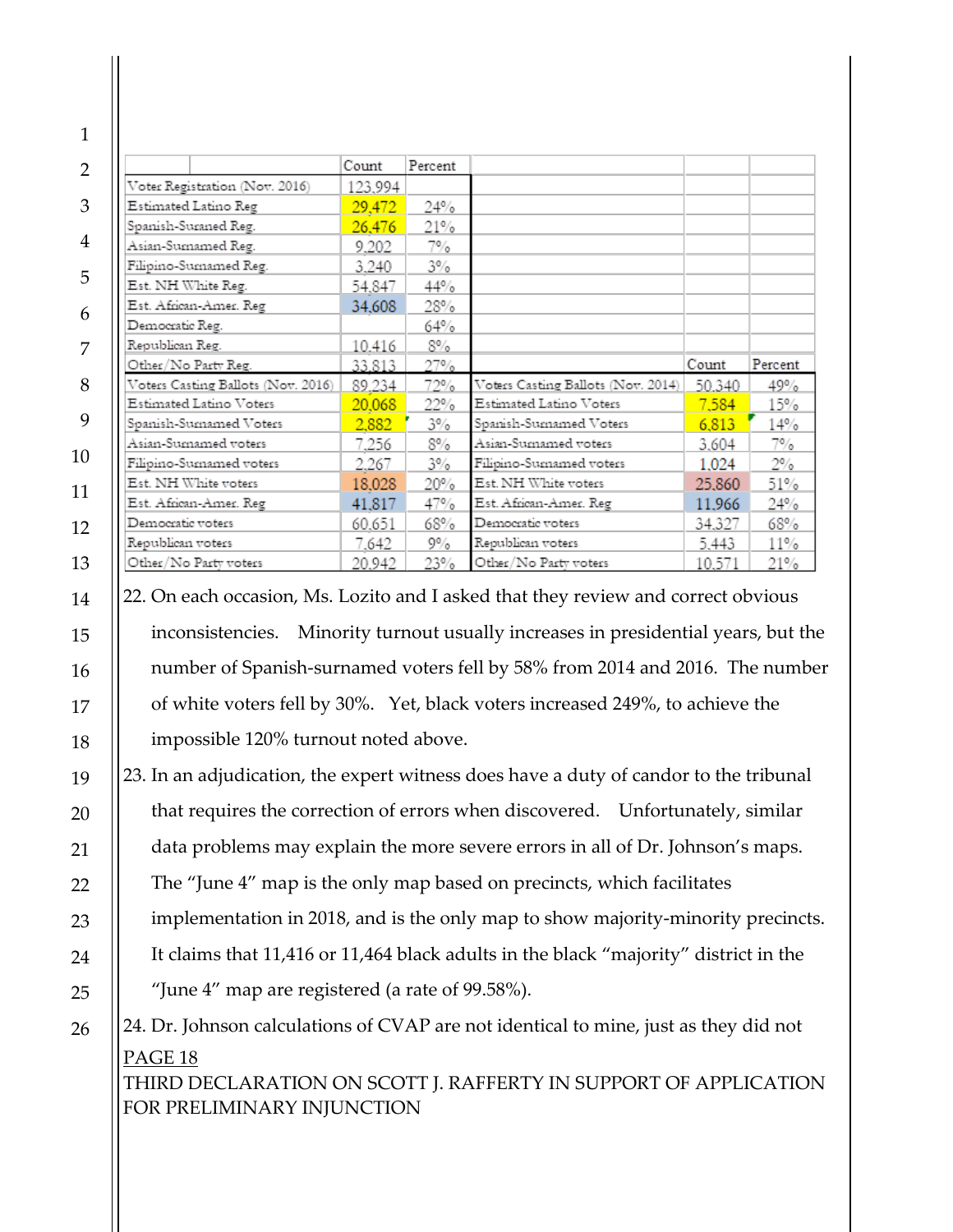match Dr. Ely's in the Kern County trial. He uses source data that has been allocated to blocks, but the differences (1%-5.7%) are within the margin of error. The ratio of black to total CVAP is slightly lower than mine, which makes it even harder to interpret the 19% difference in registrants identified as black. (For convenience, the table from ¶8 is repeated below.)

| ANAYLSIS OF "JUNE 4"       | (Most Latino area) |       | (Most black area) |              |             |       |          |
|----------------------------|--------------------|-------|-------------------|--------------|-------------|-------|----------|
| <b>INDC</b> numbers        | <b>CVAP</b>        | reg   |                   |              | <b>CVAP</b> | reg   | reg/CVAP |
| Latino                     | 9685               | 8460  | 87%               | <b>Black</b> | 11464       | 11416 | 99.58%   |
| total                      | 22560              | 16813 | 75%               | Total        | 25674       | 22114 | 86%      |
| Latino/total               | 43%                | 50%   |                   | black/tot    | 45%         | 52%   |          |
| <b>Total Pop</b>           |                    |       | 46095             |              |             |       | 48764    |
| <b>Plaintiffs' numbers</b> |                    |       |                   |              |             |       |          |
| Latino                     | 9801               | 7807  | 80%               | <b>Black</b> | 11154       | 9610  | 83%      |
| total                      | 23545              | 17330 | 74%               | Total        | 24520       | 20894 | 80%      |
| Latino/total               | 42%                | 45%   |                   | black/tot    | 45%         | 46%   |          |
| <b>Total Pop</b>           |                    |       | 47293             |              |             |       | 48382    |
|                            |                    |       |                   |              | reg/CVAP    |       |          |

25. Racial and ethnic imputations underlie the polarization analyses accepted by courts. UC Berkeley maintains under contract to the Legislature statewidedatabase.org ("SWDB") for use in reapportionment. The most reliable attribution is the portion of voters who voluntarily choose to self-identify on question B of the voter registration form.<sup>[9](#page-18-0)</sup> According to the Contra Costa deputy registrar, they do not record this information and have purged it from data collected before the current registrar took office. Many voters do not self-identify, so proprietary data consider other sources. The form also collects data on place of birth and language preference, which is more helpful in imputing ethnicity than race. SWDB does not use registration form fields or extrinsic data, but only a "surname index" to estimate the number of voters in each precinct who are "Hispanic" or Asian, but does not provide data for blacks. Because there are fewer markers to permit  $\overline{a}$ 

"My ethnicity/race is: Mis antecedents ethnicos/raza:\_\_\_\_\_\_\_\_\_\_\_\_" On the online form: https://covr.sos.ca.gov/?step=2

PAGE 19 THIRD DECLARATION ON SCOTT J. RAFFERTY IN SUPPORT OF APPLICATION FOR PRELIMINARY INJUNCTION

<span id="page-18-0"></span>26

1

2

3

4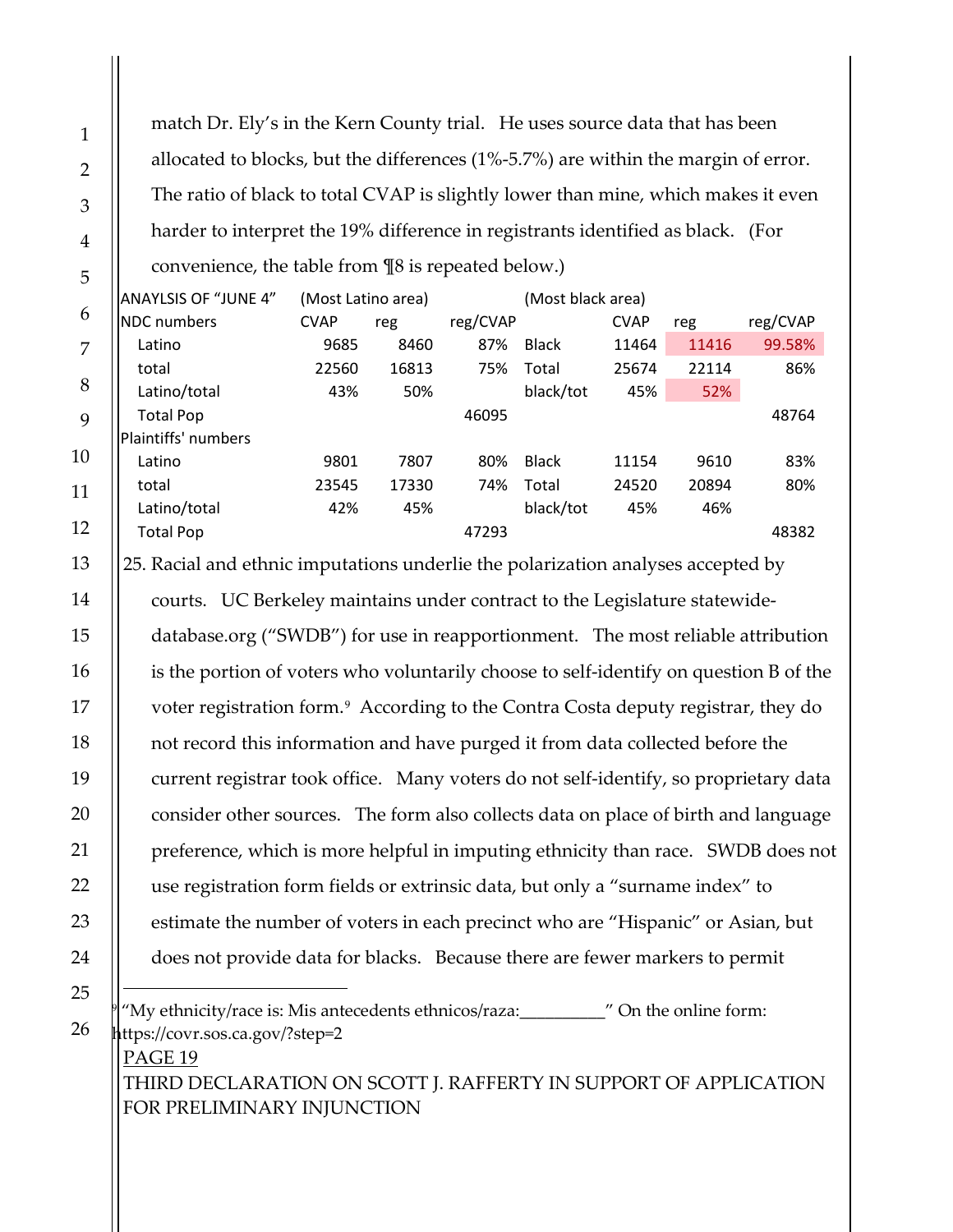$\overline{a}$ 

imputation of black registrants (i.e., distinctive surnames, foreign places of birth, non-English language preference), these data are generally less reliable than the Latino count. $10$ 

26. Ironically, Dr. Johnson's criticisms of my methodologies may be more appropriately lodged against his own practices. I have loaded official data from the census, while he has relied on packages that manipulate these data and redact their margins of error. He claims his techniques are "industry standards," even when they involve disaggregating and reaggregating data in ways that compound errors and render them incapable of estimation. My use of multiple layers of geography (precinct, tract, city, block group, block) indicates appropriate care in the preservation of official data and the avoided of multiple prorations. His reference to precinct registration counts with racial imputations as "some unique geographic data that [I] created" reflects, most charitably, a misunderstanding on his part. Johnson Dec. ¶14. I did not "create" data. I disclosed the provenance of the racial imputations for registered voters to Dr. Johnson, but he has declined my request to do the same. [11](#page-19-1) 

<span id="page-19-1"></span><sup>11</sup> Prior to this litigation, the precinct counts were derived for targeting purposes by the local Democratic party from data compiled by its vendor Political Data, Inc. He disregards this explanation when he describes the precinct counts as "some unique geographic data that [I]

- created." As he observes, this is commercial data whose value depends on its accuracy and is subject to correction by users who contact the voters whose race is imputed. I subsequently sought to license additional data from PDI, but they advised that they were too busy with the
- PAGE 20 June elections. He criticizes me for not relying on the "official" SWDB data, but SWDB does not provide black racial imputations, due to the lack of a reliable surname index. Dr. Johnson appears to rely on fields labelled "ST1216\_m23" and "ST1216\_m2\_NHB," which may be part

THIRD DECLARATION ON SCOTT J. RAFFERTY IN SUPPORT OF APPLICATION FOR PRELIMINARY INJUNCTION

<span id="page-19-0"></span><sup>&</sup>lt;sup>10</sup> I have provided my source data and explained its provenance to Dr. Johnson, but he has not reciprocated. He states that he increases the Latino registration by 5% to compensate for what he considers an undercount, but has not disclosed if he uses SWDB (available for Latinos only), Maptitude proprietary data, or some other source.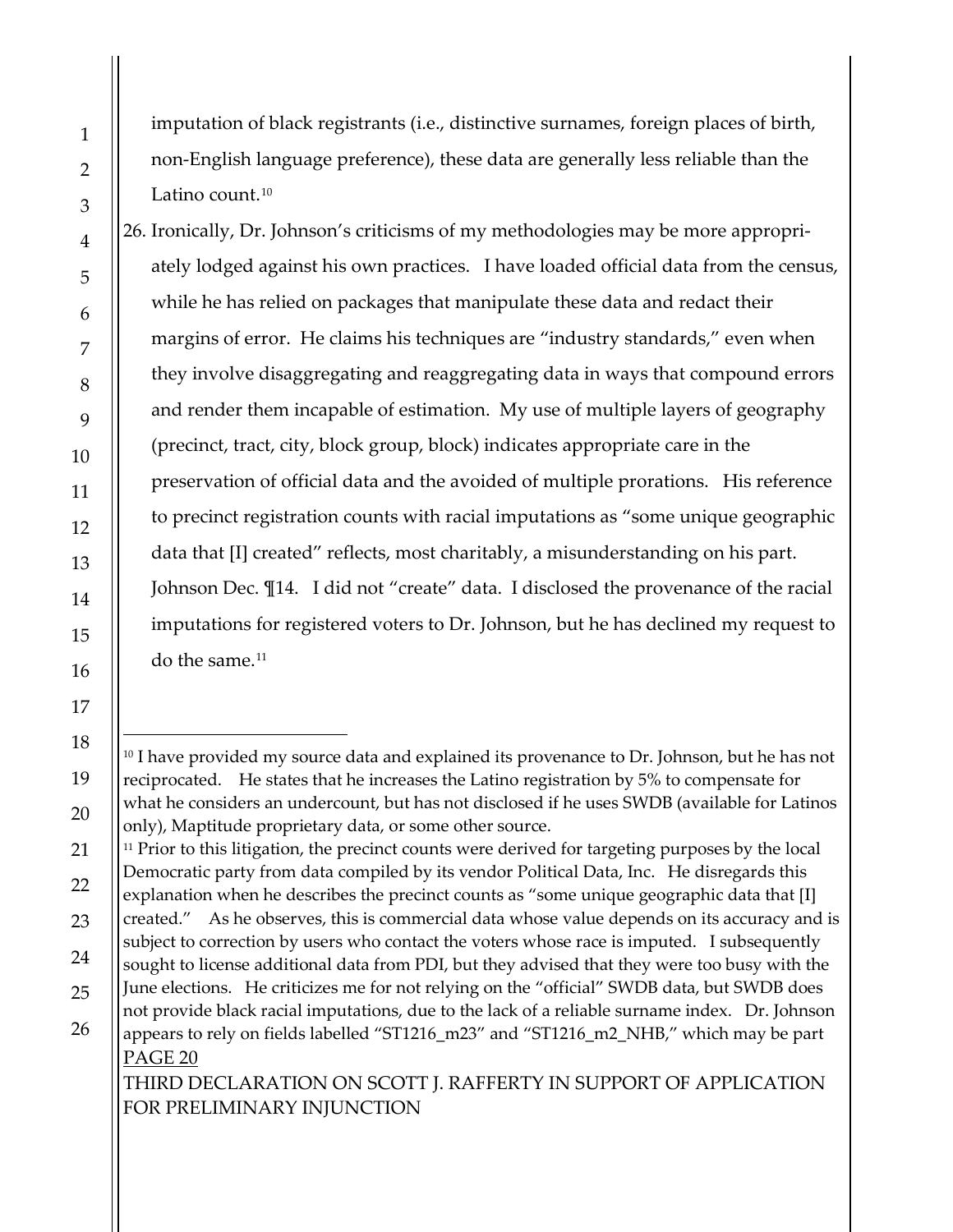27. Dr. Johnson's statement that I did not use a base layer of geography is not true. I used several. The standard version of Maptitude includes a large overlay of census tract data. Tracts are generally too large to allocate data properly to proposed precincts. Therefore, I imported most of population data directly from the census website, which report most data in the census block level. The census survey of CVAP is not available below block group, so those data reside in a separate layer. For purposes of documenting racially polarized voting, I have imported layers for the precinct geography applicable to every election from 2002 until 2018. Except for the most recent data, the geographic data are available from Berkeley's statewide database. 28. Dr. Johnson's criticisms of my facility in using Maptitude are ironic given the problems encountered by Mr. Krauter, whom his client designated as the person "most knowledgeable regarding use of the County's redistricting software." According to Judge Drozd, Krauter tried and failed to determine CVAP using Maptitude, instead of census files, so he simply assumed that 20% of Latino adults were non-citizens in each census block. [12](#page-20-1) While I do not intend to be the expert at  $\overline{a}$ 

FOR PRELIMINARY INJUNCTION

<span id="page-20-0"></span>of the data package Caliper makes available with its automated redistricting software module. There are no margin of error fields.

<span id="page-20-1"></span>PAGE 21 THIRD DECLARATION ON SCOTT J. RAFFERTY IN SUPPORT OF APPLICATION  $12$  Luna decision, Doc. 188, trial citations to trial transcript omitted "Mr. Krauter employed map-drawing software known as Maptitude. Maptitude contained the 2010 Census data, as well as the County district boundaries that had been in place since 2001. The Maptitude program was able to distinguish between Latino and non-Latino residents, as well as between residents who were of voting age and those who were not. Notably, however, according to Mr. Krauter, the data contained in Maptitude was unable to load citizenship data available through the American Community Survey ("ACS"), an annual survey administered by the Census Bureau that collects demographic information, including age, income, education, and citizenship, from a sample of the population. Mr. Krauter attempted to add ACS citizenship data to Maptitude, but was ultimately unsuccessful. For this reason, Maptitude as employed by Mr. Krauter was unable to calculate the citizen voting age population ("CVAP") of the County or any of the supervisorial districts therein. Instead, Mr. Krauter merely estimated that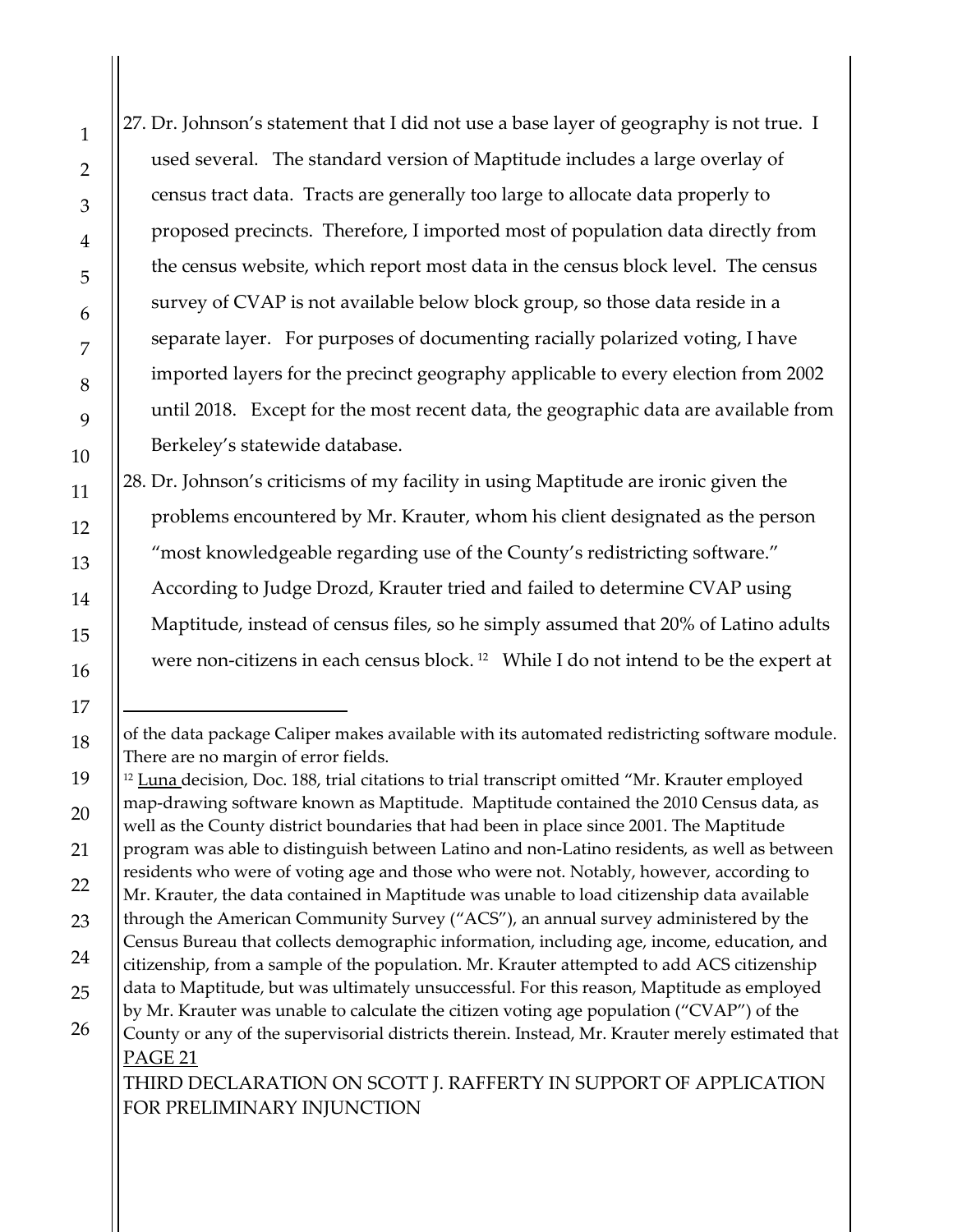trial, plaintiffs' support for this application already more sophisticated than the defense testimony offered during the Kern County trial.

29. His declaration criticizes my use of Excel software to load data into Maptitude for geographic modeling, but this is Caliper's recommended technique. *Id*. ¶14. (Caliper also indicated that none of its preloaded data can be licensed except as part of the \$10,000/year package.) Unlike his package, I did maintain the error fields and stored official data in the appropriate geographic layers, which in the case of CVAC is block group and tract. I have literally laid eyes on data with which Dr. Johnson is surprisingly unfamiliar.

30. Dr. Johnson, who is not a lawyer, told the WCCUSD Board that "it is not the law" that actual voter registration could establish a majority minority district. He claimed that Section 2 liability could only be established if the minority had a majority of the "citizen of voting age population" or CVAP. His November 2016 "Quiet Revolution in California Local Government Gains Momentum," white paper makes a 22 accurate statement: "We look at CVAP because the courts in Voting Rights Act litigation tend to use the CVAP counts from the Census Bureau as the best available measure of eligible voters."

31. Courts have favored CVAP because it is often a more tolerant measure than the direct count of who is actually registered and voting. CVAP includes 3.1 million disenfranchised felons, who are disproportionately minority.<sup>[13](#page-21-0)</sup> Gomez v. City of Watsonville (1988) 863 F.2d 1407, 1416 & n.47 noted "courts have repeatedly noted that depressed registration rates may often be traceable in part to historical

<span id="page-21-0"></span>PAGE 22 THIRD DECLARATION ON SCOTT J. RAFFERTY IN SUPPORT OF APPLICATION FOR PRELIMINARY INJUNCTION across the County, the Latino CVAP was roughly 20 percent lower than the Latino voting age population. Thus, Mr. Krauter was forced to rely on these rough estimates of the Latino CVAP in each district, conceding at trial that he was unable to determine the number with precision." <sup>13</sup> https://www.americanprogress.org/issues/criminal-justice/news/2017/11/06/442326/3-1 million-u-s-citizens-voting-age-voiceless-elections/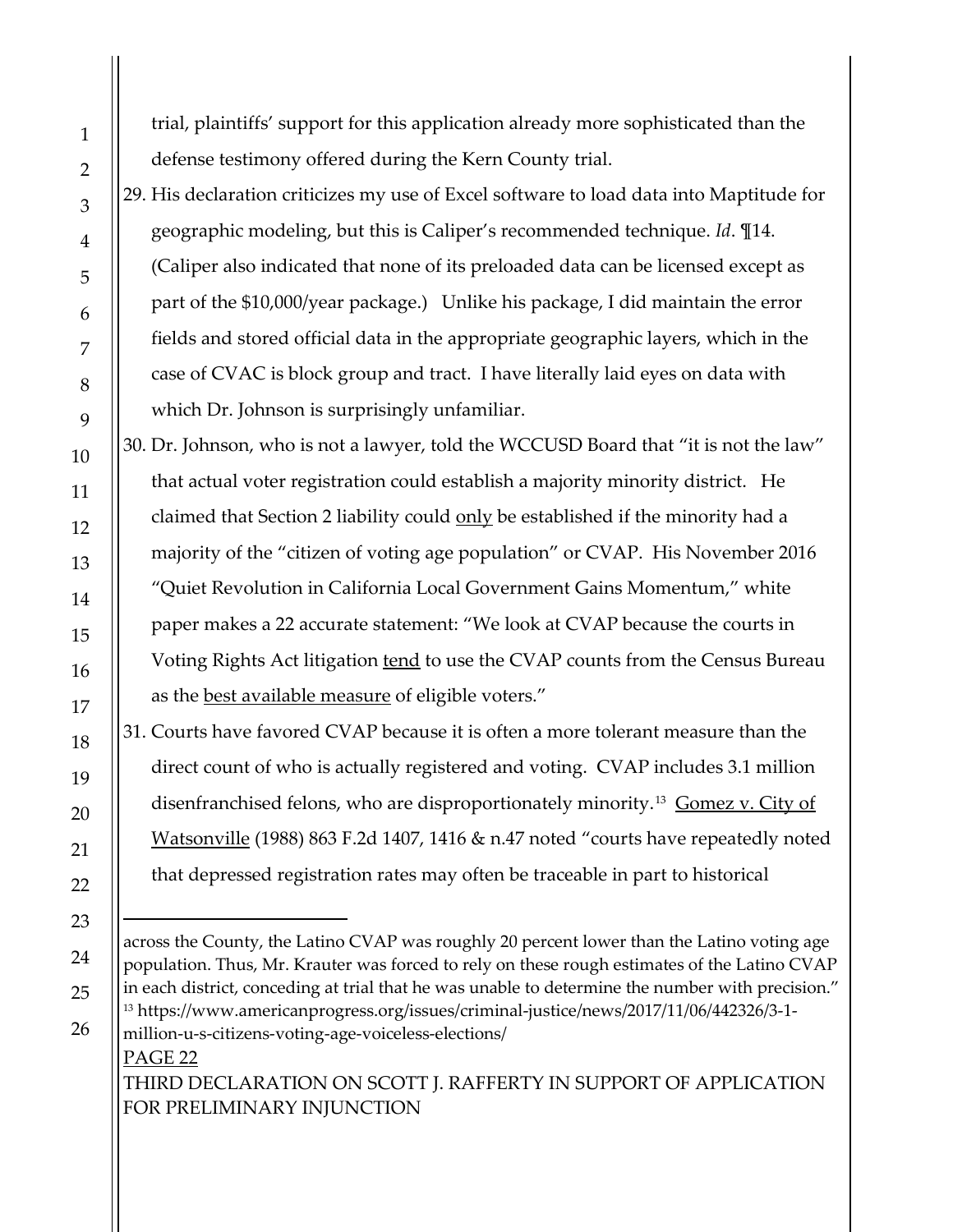discrimination." Gomez also apparently relaxed the requirement of a nominal majority, using just 12% of the total CVAP to support two out of seven "majority" Latino districts. Garza v. County of Los Angeles, 756 F. Supp. 1298 (C.D. Cal. 1991) also allowed "illustrative districts [that] were just shy of the 50 percent mark, in the 44 to 46 percent range." *See also* Rodriguez v. Pataki, 308 F.Supp.2d 346, 405- 06 (S.D.N.Y. 2004) ("near majority" of 45.4% adequate); Meza v. Galvin, 322 F.Supp.2d 52, 62 (D. Mass. 2004) recognized the need to consider the 90 percent error range, but declined to find a majority based on a range of 26-45%, because "highest point in the range … was nearly five percent below a statistical majority." When courts use CVAP, nominal (midpoint) values close to 50% are usually accepted as majorities.

32. Citizens of Voting Age Population ("CVAP") is reported in two special tabulations, an annual report and a less frequent analysis last performed in 2016 to update language designations under Section 203 of the Voting Rights Act. Another special tabulation is performed after each census for reapportionment purposes. The so-called P.L. 94-171 data prepares detailed analysis of the voting-age population by race, but does not include citizenship.

33. CVAP has always been based on sampling data, not an actual enumeration. Since 2000, the American Community Survey (ACS) has provided CVAP data. ACS and its CVAP tabulation is updated every year. The smallest geographical unit (and the only unit relevant to districting at this scale) is the census block group. To obtain statistical significance, the census bureau must use data collected over a five-year period. As the census acknowledges, this does not reflect an accurate estimate of any point in time, especially if variables being studies are not in steady state. Data published in February 2018 includes observations from January 2012. The most current data may report Latinos who are eligible to vote as 12 years old

# PAGE 23 THIRD DECLARATION ON SCOTT J. RAFFERTY IN SUPPORT OF APPLICATION FOR PRELIMINARY INJUNCTION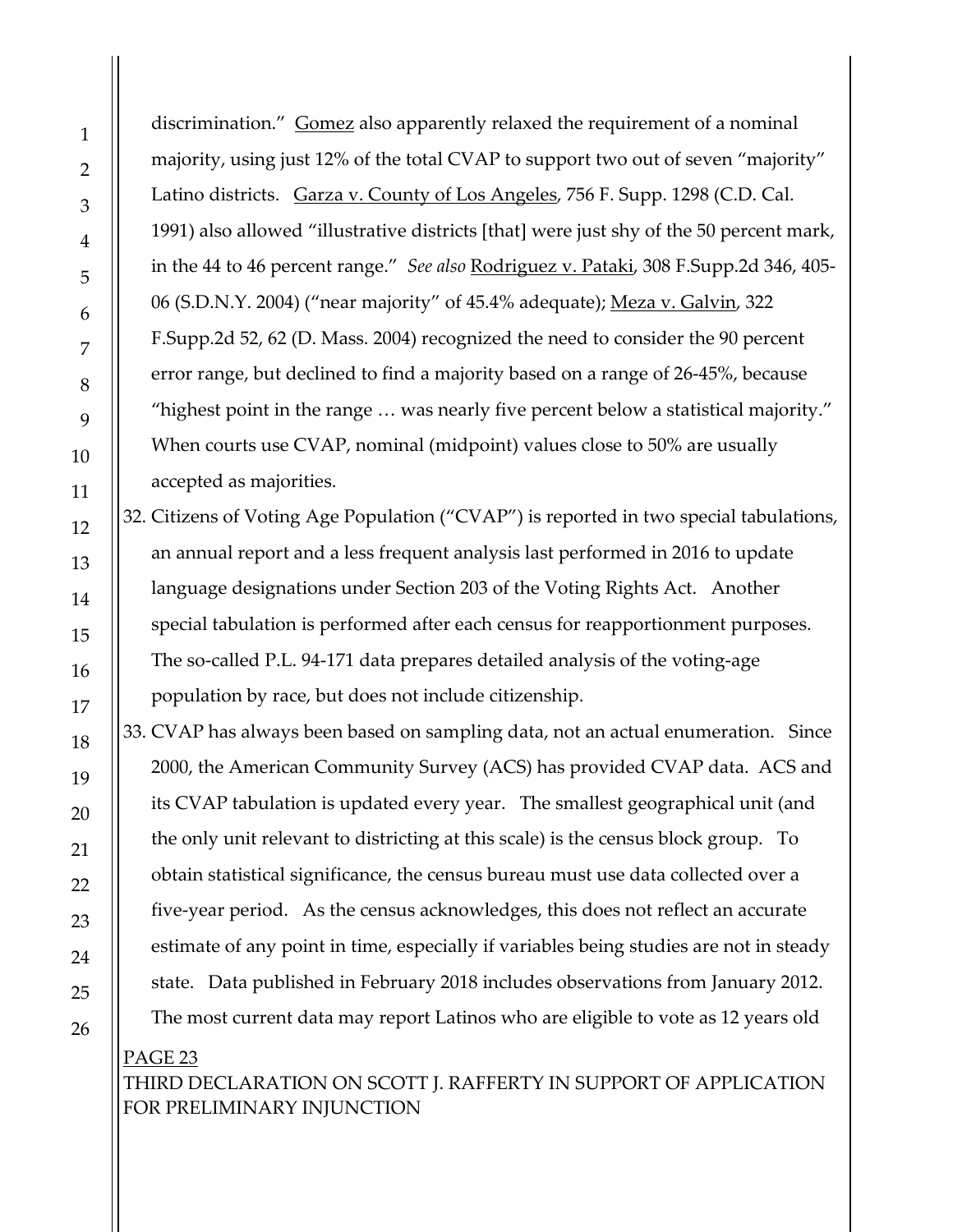simply because that was their age when they were observed in 2012. Many Latino adults have also gained citizenship since being observed.

34. This results in a systematic undercount of Latinos when CVAP is interpreted as a measurement of proportions of the current population. Berkeley researchers demonstrated that the actual enumeration of Latinos statewide (citizens or not) was 8% higher than the same statistic as estimated by the contemporary survey tabulation used to generate CVAP.<sup>[14](#page-23-0)</sup> Another set of Berkeley researchers recommended adjusting tract-level voting age population counts by the percentage of adults county-wide who were enumerated as citizens in the PL94-171 tabulation.[15](#page-23-1) However, those data are also now eight years old. These problems with CVAP are specific to the Latino community and appear to be particularly acute in Contra Costa County. CVAP is based on sampling data, and typically has an error range in the order of +/- 10%. It is a lagging measure, based on observations that occurred as long as seven years ago. During this time, many of the individuals observed have become citizens or turned 18. The distortion is particularly acute where the population is growing. This chart, based on projections from the [California Civic Engagement Project](https://static1.squarespace.com/static/57b8c7ce15d5dbf599fb46ab/t/57ec16128419c260da2ec00f/1475089939209/Table+7-2+California+Citizen+Voting+Age+Population+Percent+Latino+2012+2040.pdf) at UC Davis, shows how quickly the Latino share of adult citizens is growing countywide.

<span id="page-23-1"></span><span id="page-23-0"></span>PAGE 24 THIRD DECLARATION ON SCOTT J. RAFFERTY IN SUPPORT OF APPLICATION FOR PRELIMINARY INJUNCTION <sup>14</sup> Chapa, et al. ["Estimating CVAP,"](https://www.law.berkeley.edu/files/Redistricting_PolicyBrief4_forWeb.pdf) UC Berkeley Warren Center, Table 3 at 6. <sup>15</sup> Gobalet and Lapkoff, "The Judicious Use of [CVAP Citizenship Estimates in Political](https://acsdatacommunity.prb.org/cfs-file/__key/widgetcontainerfiles/3fc3f82483d14ec485ef92e206116d49-s-AAAAAAAAAAAAAAAAAAAAAA-page-02015_5F00_acs_5F00_conference/gobalet_5F00_662081.pdf)  [Redistricting,](https://acsdatacommunity.prb.org/cfs-file/__key/widgetcontainerfiles/3fc3f82483d14ec485ef92e206116d49-s-AAAAAAAAAAAAAAAAAAAAAA-page-02015_5F00_acs_5F00_conference/gobalet_5F00_662081.pdf)" (2015).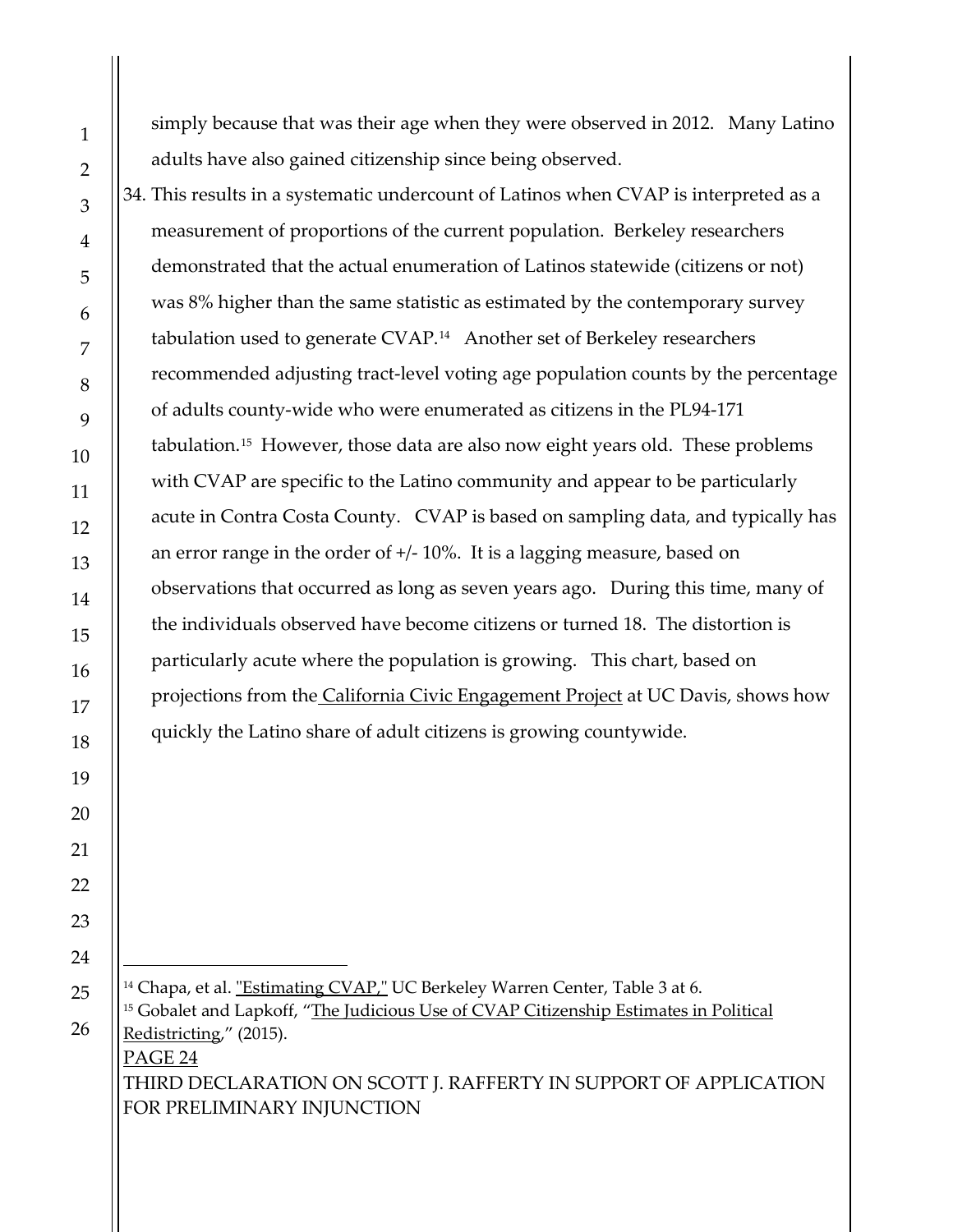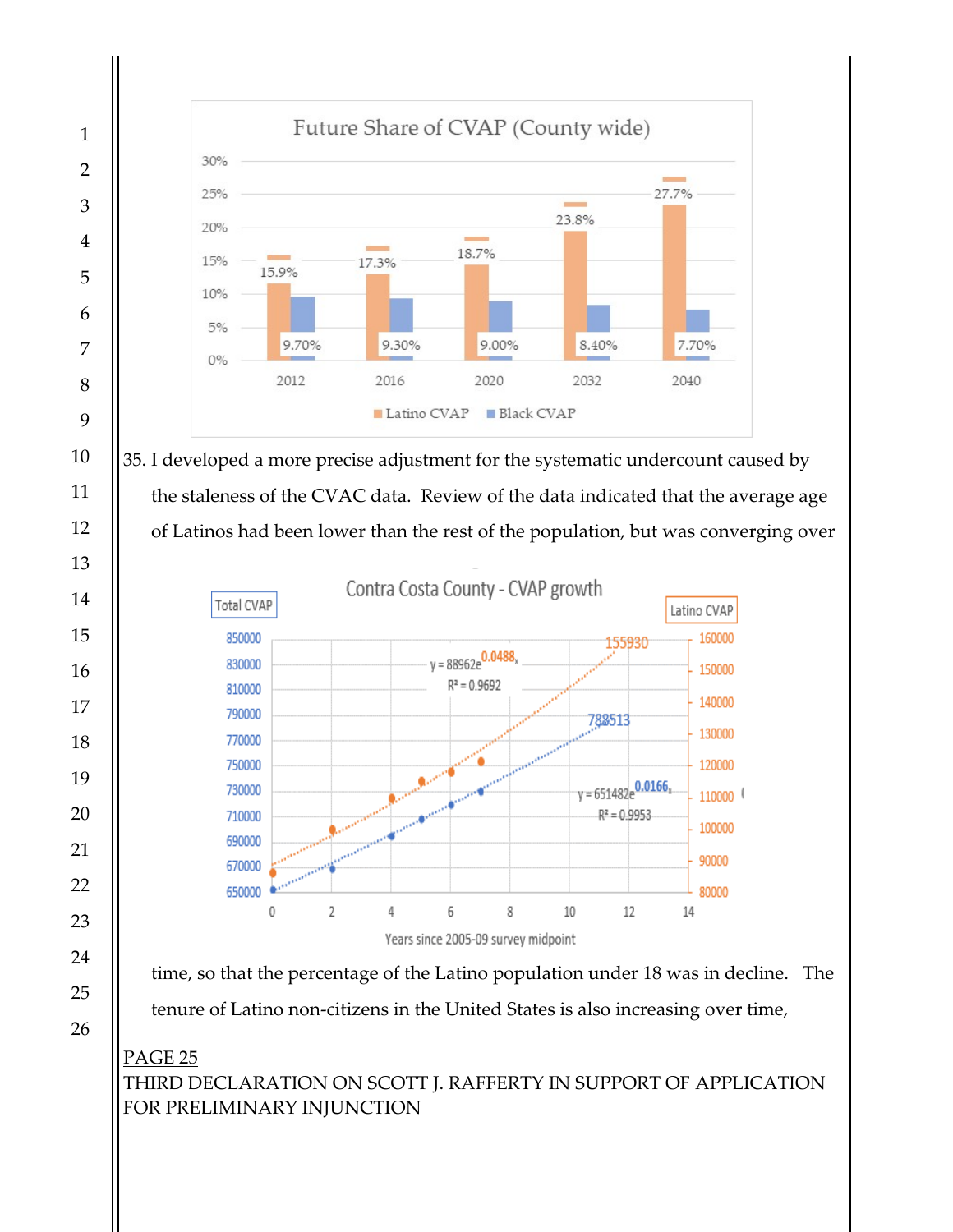meaning that more of them could have obtained citizenship since they were observed in 2012-16. I performed exponential regression on CVAP at the county level for all 5-year surveys since 2005-2010. This yielded very high coefficients of determination  $(R^2)$ , showing a consistent trend. In this circumstance, the reported values of the newest five-year survey can be reasonably associated with its midpoint in time (mid-2014). In the following graph the regression coefficient represents the compound growth rates for Latino and total CVAP, respectively. The Latino CVAP (on the secondary vertical axis on the right) is growing at a continuous rate of 4.88% a year, compared to only 1.66% for the total CVAP. 36. In 2016, for the first time in five years, the Civil Rights Division issued determinations regarding language under Section 203 of the Voting Rights Act. The require great detail about education levels. Due to the small size of the subpopulations, the census applied independent multinomial trials of Dirichlet regressions, with increased weights to logistic regression values over direct estimators for the smaller samples. This process revealed that compounded rounding errors had affected the source data, to the extent that last July, the census increased the estimate of Latino CVAP in our county by about .3%. The source data was the 2010-2014 ACS survey, and there is no indication that this correction was carried forward to the 2012-2016 survey, which had been released by not yet tabulated for CVAP.

|                                | reported<br>(2014)<br>midpoint) | Sec. 203<br>correction<br>(July 2017) | lag adjustment<br>$(2014 - 2018)$ | margin of error |
|--------------------------------|---------------------------------|---------------------------------------|-----------------------------------|-----------------|
| Latino<br><b>CVAP</b><br>Total | 10920                           | 10957                                 | 13648                             | $+/- 1077$      |
| <b>CVAP</b>                    | 22546                           | 22546                                 | 24295                             | $+/-1509$       |
|                                | 48%                             | 49%                                   | 56.2%                             | 45.6%-65.0%     |

After correcting this error and applying the differential growth rates to

PAGE 26 THIRD DECLARATION ON SCOTT J. RAFFERTY IN SUPPORT OF APPLICATION FOR PRELIMINARY INJUNCTION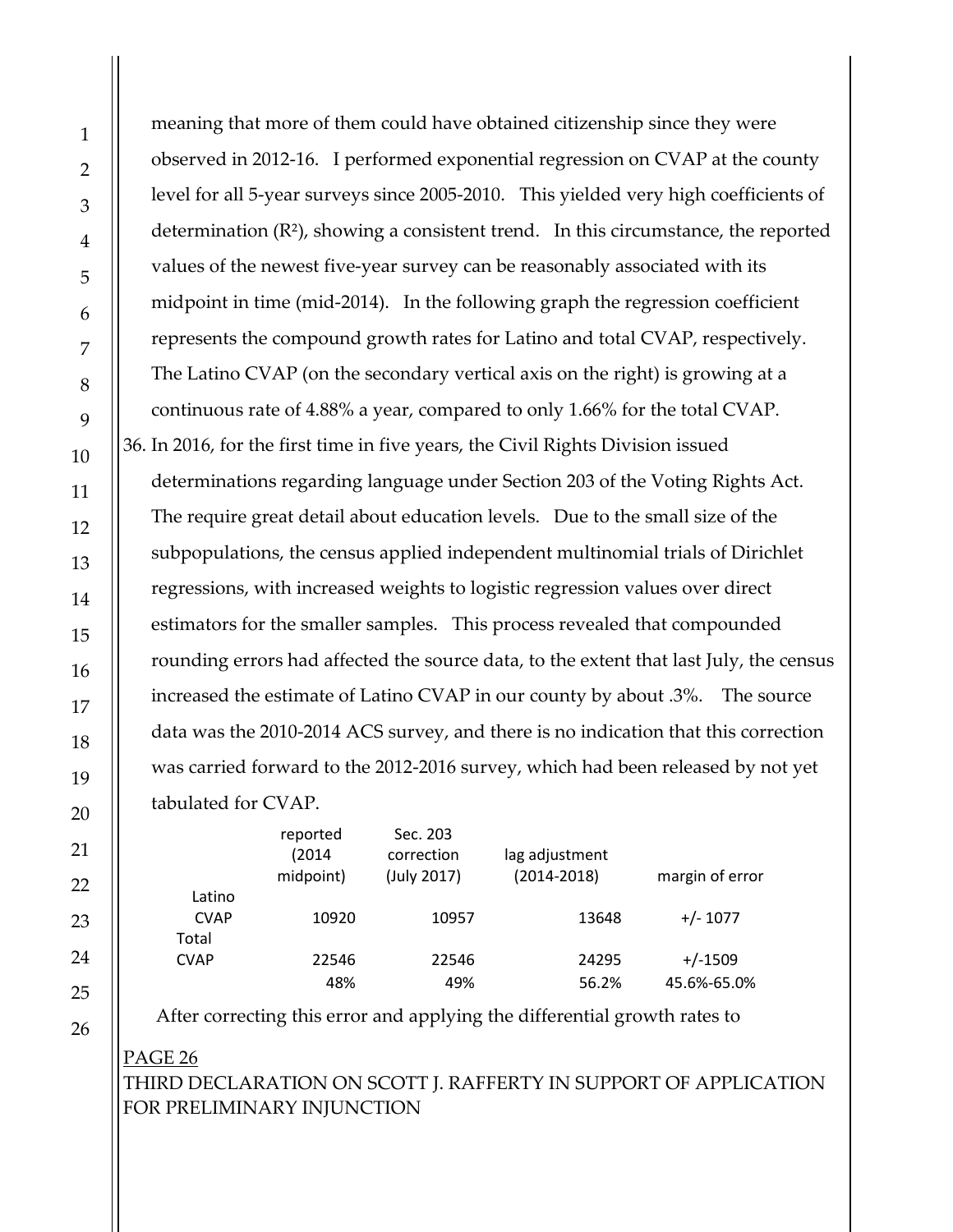compensate for the 4-1/2 year lag since the survey midpoint, the nominal value for the current Latino share of CVAP in our Latino trustee area in 56.2 percent. At this point, I calculated the range implied by standard sampling errors, using calculations recommended by the Census Bureau and adopted by the Texas Legislative Council<sup>[16](#page-26-1)</sup>, which cannot be performed on Dr. Johnson's CVAP estimates, because they do not use official census data, but data that have been prorated into block-level tables.

<span id="page-26-0"></span>37. As the analysis in paragraph [7](#page-8-1) demonstrates, these error ranges explain the material discrepancies between each of my CVAP values and those reported by Dr. Johnson (for which error ranges cannot be calculated). This result from his practice of using the "base layer of geography" that comes with the data in his software package and "contains all the data" (at the block level). Johnson Dec. ¶13. The package does not contain the margin of error field that the census published, and prorates the data from the lowest geography officially calculated (block group) to the smaller census block level. These data are not official, and result in overlay misallocations and compound rounding errors that cannot be corrected or even estimated.[17](#page-26-2)

<span id="page-26-1"></span><sup>16</sup> The basic formulas to calculate errors for aggregated and derived data are

$$
MOE_{agg} = \sqrt{\sum_{c} MOE_{c}^{2}}
$$
  
and  

$$
^{MOE_{prop}} = \sqrt{\frac{MOE_{ncvap}^{2} - (\frac{hcvap}{cvap})^{2} * MOE_{cvap}^{2}}{cvap}}
$$

[https://www.census.gov/content/dam/Census/library/publications/2008/acs/ACSGeneralHand](https://www.census.gov/content/dam/Census/library/publications/2008/acs/ACSGeneralHandbook.pdf#page=51) [book.pdf#page=51;](https://www.census.gov/content/dam/Census/library/publications/2008/acs/ACSGeneralHandbook.pdf#page=51) Compass Guide for Data Users (2008), pages A9—A12;

[https://tlc.texas.gov/redist/pdf/addendum\\_2011\\_Redistricting.pdf#page=3](https://tlc.texas.gov/redist/pdf/addendum_2011_Redistricting.pdf#page=3) ; "Estimating CVAP, Addendum to data for 2011 redistricting in Texas," at 3;

<span id="page-26-2"></span>[https://www.ofm.wa.gov/sites/default/files/public/legacy/pop/acs/ofm\\_acs\\_user\\_guide.pdf](https://www.ofm.wa.gov/sites/default/files/public/legacy/pop/acs/ofm_acs_user_guide.pdf) ACS Users' Guide Pub. No. 1 (rev. 2015).

PAGE 27 <sup>17</sup> In a published paper, Dr. Johnson effectively admits that he uses prorated and reaggregated data from his convenient data package, even when direct official estimates are available. "The

THIRD DECLARATION ON SCOTT J. RAFFERTY IN SUPPORT OF APPLICATION FOR PRELIMINARY INJUNCTION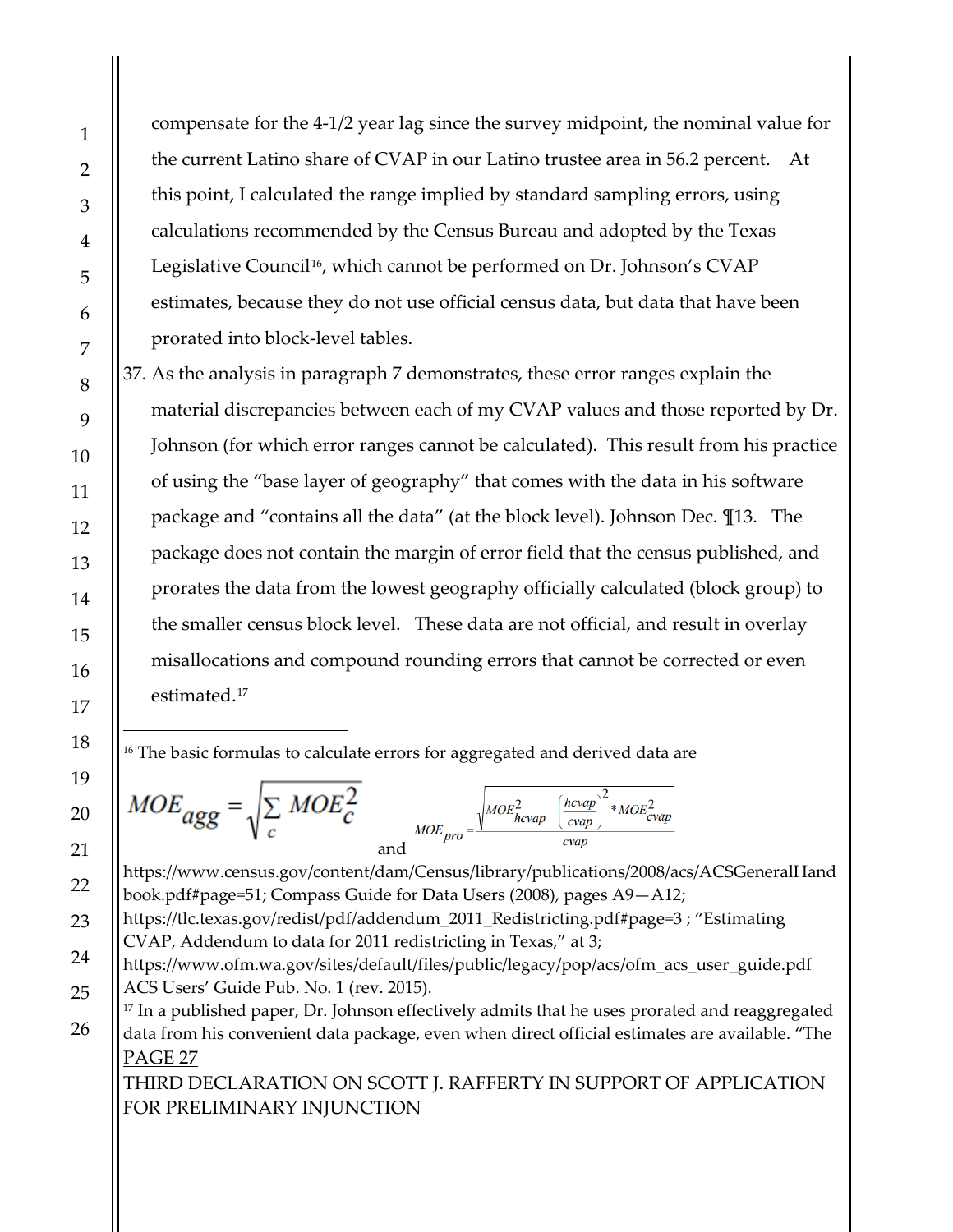38. As a proportion of the whole, undercounting the Latino population results in an overcount for the white and black groups, which are older and more likely to be native-born. Yet, on all Dr. Johnson's maps and for both blacks and Latinos, CVAP is 5-10% lower than the minority percentage among actually registered voters. In several parts of Contra Costa County, I have observed Latino registration rates 2% above their proportion of citizen adults. The systematic undercount of Latinos in CVAP, explained below, could explain a such differentials, but large discrepancies between black adult citizens and registration counts are anomalous, especially because the Latino undercount increases the reported black share of CVAP. CVAP continues to be the preferred means for determining a black majority.

### LACK OF PUBLIC INPUT

39. I represented plaintiffs in Concord and Antioch, and am currently doing so in Antioch USD, Brentwood and Washington USD (West Sacramento), which are not as far along. Although I was not always satisfied with their minority outreach at the time, both Antioch and Concord had workshops at times and places that were more convenient to the community. They had very substantial turnout at special meetings. When the conducted hearings at regular meetings, they did so early in the agenda. All had Spanish language materials. During this process, all parties,

THIRD DECLARATION ON SCOTT J. RAFFERTY IN SUPPORT OF APPLICATION FOR PRELIMINARY INJUNCTION

PAGE 28  $\overline{a}$ tables below display the CVAP data compiled from the 2010 to 2014 American Community Survey (ACS) Special Tabulation data, which we have disaggregated to the Census Block level of geography and then aggregated by City." ACS is survey data that provides values and margins of error for various geographies, including cities. The official census value for a typical city of 25,000 with a large Latino population might have a margin of error of 5% for total CVAP and 10% for Latino CVAP. The census does not produce CVAP data below block groups, which individually have 30%-50% margins of error. Allocation into blocks introduces additional error, for which there are no official calculations. While margins of error do not accumulate linearly, the official method of estimate standard error can still lead to large MOEs when block groups are aggregated, which would be aggravated by rounding and allocation errors when unofficial block prorations are used.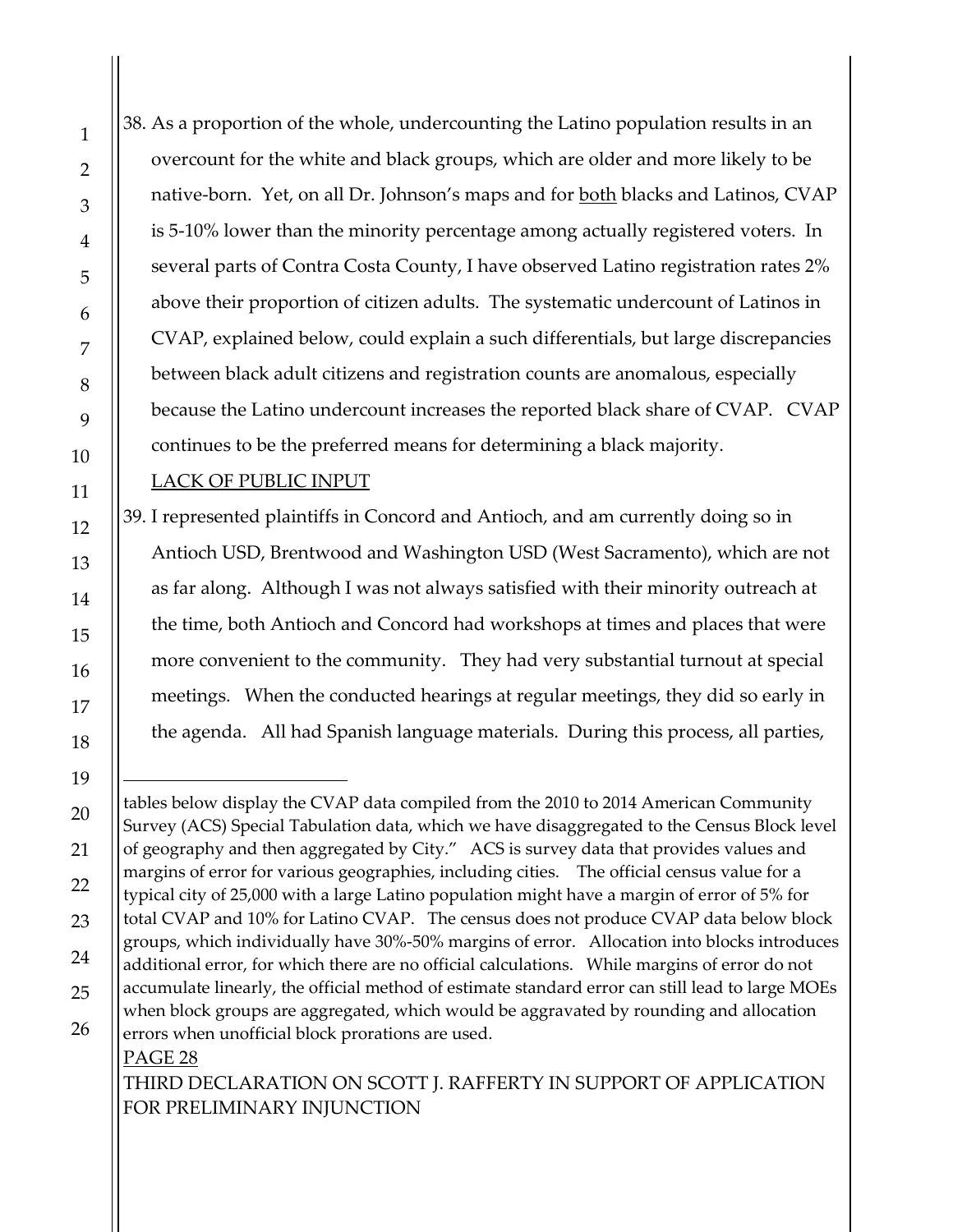including plaintiffs, moderated views and grew in respect for the viewpoints and concerns other than their own. Concord incumbents initially resisted implementation this year, but changed their minds after hearing from constituents. Antioch councilman Tony Toscarino, who cast the lone dissent against the resolution of intent, courageously cast the deciding vote in favor of the precincts favored by the minorities when it was not in his political interest to do so. Dr. Johnson's claim that community engagement occurs only when the plaintiffs are recruited by statewide organizations does not explain these successes, because my clients were not so sponsored.

40. By contrast, the first deliberation by the Board (February 28/March 1) was near the end of a regular meeting after midnight. At all meetings, the public could only comment for 2-3 minutes if they signed in at 6:30 and waited for three to almost six hours, which few working parents can manage. Again and again, the Board refused to schedule hearings at a fixed time early in the agenda. The June 13 meeting actually moved the item back in the agenda, placing it behind an hourlong budget presentation on which no member of the public had asked to comment. There were no Spanish language handouts until June 25, 2018, at the very first workshops at which citizens were allowed to ask questions and make suggestions to district staff. By then, it was too late to propose changes to the maps, which the Board intends to choose this evening, two days later. 41. I have kept Dr. Fatima Alleyne informed. She serves as chair of the County Board of Education, which sits as the County Committee on School Board Organization. Plaintiffs do not believe that Education Code, Section 5019, excuses compliance with CVRA, or requires the County Committee to order a ballot question invited voters to decide whether to comply. It could be useful for the Committee to review the maps in a public hearing. This is not its normal statutory function, but a

PAGE 29 THIRD DECLARATION ON SCOTT J. RAFFERTY IN SUPPORT OF APPLICATION FOR PRELIMINARY INJUNCTION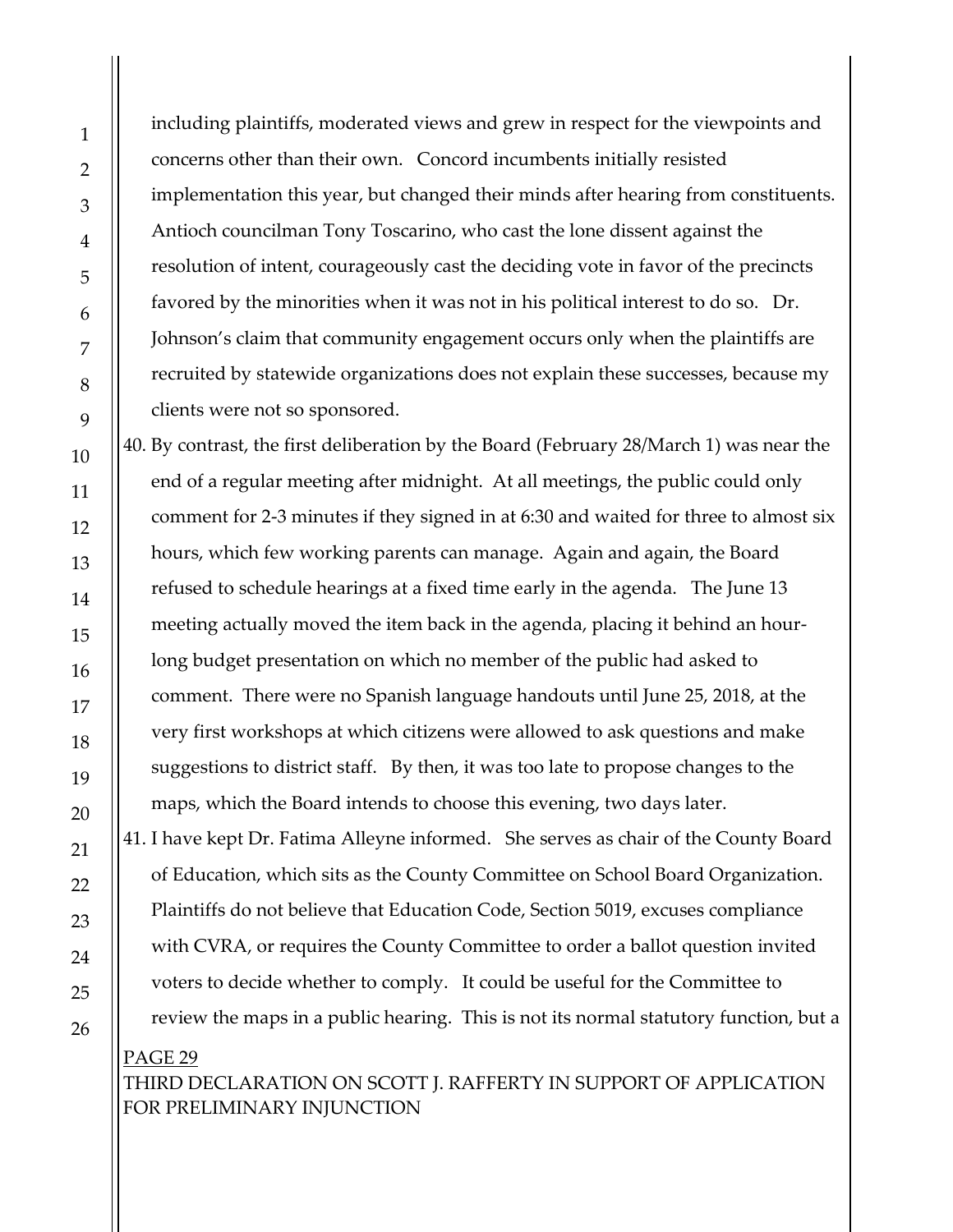role created by the SBE waiver that WCCUSD chose not to get. It does not appear that the County Committee can meet before July 5 or 10, the deadline to submit boundaries, or even July 16, the start of candidate filing. But if these dates are extended, or a special election is planned for the spring, the plaintiffs would invite the Court to seek the Committee's input. The attached letter from Dr. Alleyne suggests that she and the Committee stand ready to help. [0068] Exh. 12.

#### DEFENSE COUNSEL'S FAILURE TO ATTEMPT SETTLEMENT OR TO COMMUNICATE INFORMATION EFFECTIVELY WITH THE BOARD.

42. On February 12, 2018, Superintendent Matthew Duffy wrote me that the district took my clients' concerns "very seriously" and added: "We will continue to keep you informed of the District's progress and intentions regarding the matters you have raised in your letter."

43. On its face, Res. 64-1718 appears to make a good faith commitment to attempt compliance in 2018. However, immediately after introducing it to the Board and public, counsel Freiman announced that no attempt was being made because he had not prepared the waiver request to the State Board of Education. He stated that the SBE told him the deadline was the same day, which was not accurate. 44. His associate assured me that a special meeting the next week would adopt both resolutions. Mr. Freiman did not attend the next meeting, which descended in chaos when his associate failed to support a parliamentary ruling by the president that Mr. Freiman later admitted was correct.

45. The District's outside counsel failed to show the complaint to the Board, causing a spectacle in which a divided Board voted for allow the trustee most opposed to descend from the dais to review the complaint and ask me questions off-camera. 46. Three days following the Complaint, plaintiff proposed a settlement, but a trustee's

# PAGE 30 THIRD DECLARATION ON SCOTT J. RAFFERTY IN SUPPORT OF APPLICATION subsequent comments suggest that it was not timely conveyed. I unintentionally

FOR PRELIMINARY INJUNCTION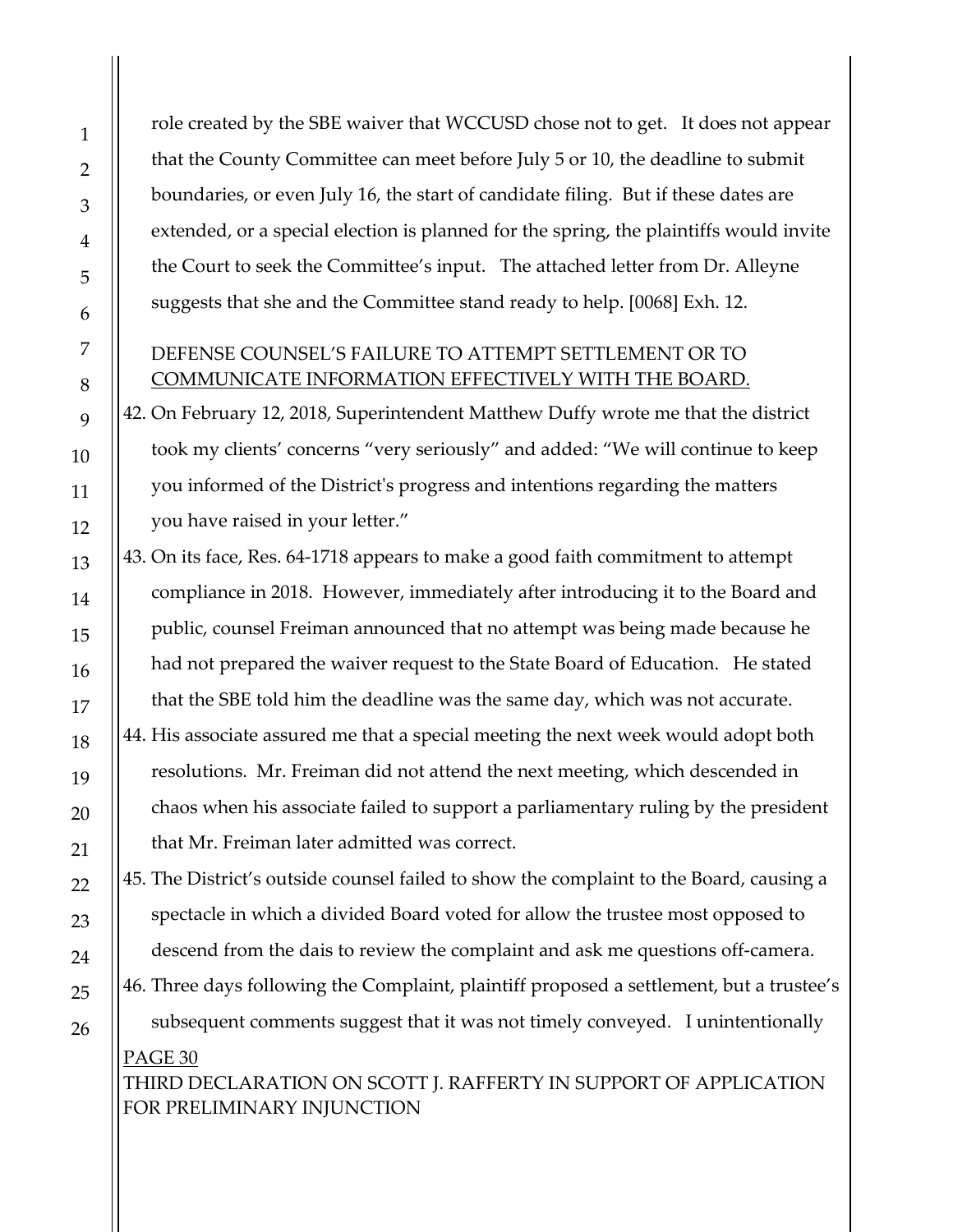angered the president by politely responding to a strange settlement proposal sent by the attorney without her knowledge. According to a former member of a board served by Mr. Freiman, this violates his own protocols.

47. When litigation counsel appeared, they wrote a pleasant letter (April 17) seeking an extension, while stating their understanding that "constructive discussions were underway to resolve the dispute without resort to further litigation." Once I granted the courtesy extension, Attorney Spinelli wrote back that there would never even be "private discussions." On June 7, after the meeting where we agreed to the ill-fated document "exchange," he wrote that my clients would henceforth be limited to "weighing in … as members of the public." The agenda for tonight's closed session (June 27) refers to a settlement, but there has been no discussion with me. They propose to adopt one of their maps, but only "June 4" is precinctcongruent, which the registrar demands for 2018 implementation.

#### RACIALLY POLARIZED VOTING

48. Defense Counsel Alison Winter conceded the only defense to state law liability during a conference on May 22, 2018, stating that the resolution of intent rendered the issue of racially polarized voting "moot." This was discussed at length between counsel in the courtroom and confirmed in an email exchange (2:46 and 3:19pm), which is available at the Court's request.

49. Since 1965, WCCUSD has had three Latino trustees, Karen Ortega (elected in 1991), Antonio Medrano (2002), and incumbent President Val Cuevas (2014). There have been five black trustees, Charles Ramsey (1993), Adrienne Harris Pitts (1995), George Harris (1999), Audrey Miles (2006), Tony Thurmond (2008), Elaine Merriweather (2010), and Mister Phillips (2016). An Asian trustee (Karen Fenton)

PAGE 31 THIRD DECLARATION ON SCOTT J. RAFFERTY IN SUPPORT OF APPLICATION FOR PRELIMINARY INJUNCTION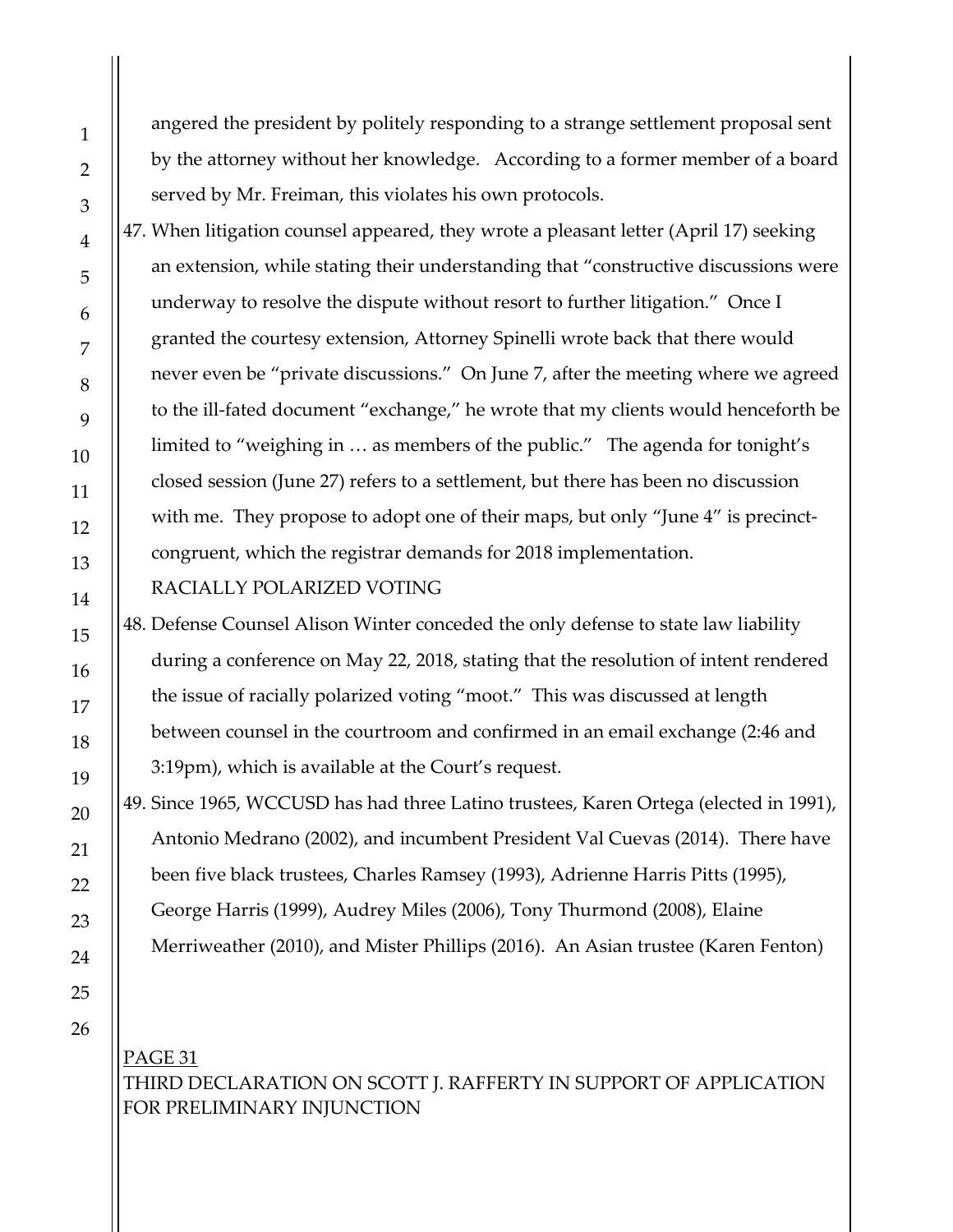was elected in 1997 and served two terms.<sup>18</sup> Other than Charles Ramsey, no other minority trustee has ever been reelected.

- 50. The demand letter provided graphic evidence of racially polarized voting in recent elections that the District has never attempted to refute. [0010-0013] These findings were summarized in the Complaint, ¶¶19-24. In the last three elections, six black candidates, five Latinos, and one Asian have lost. Except for one Latino, all received polarized support from their community. The white community was strongly polarized in support of the white incumbents in the last midterm. 51. Although courts have recognized other methodologies, I used the regression format specified by Dr. Johnson as the "Level II" (advanced) analysis that a jurisdiction should perform in a paper he delivered on November 2, 2017. [0067][19](#page-31-1) As of this morning, the District webpage admits: "The legal and statistical analysis
- to determine whether there is racially polarized voting in the District has not been done."<https://www.wccusd.net/Page/10853>
- 52. Given the absence of any rebuttal evidence, I do not wish to volunteer further work product that could limit the approach taken by an expert at trial. However, I have compiled all election results since 2002 and have performed additional regression analyses that will be made available if the Court requests.
	- "TOTALITY OF THE CIRCUMSTANCES"
- 53. The Senate Report on Section 2<sup>[20](#page-31-2)</sup> set forth seven factors that are probative to show that, under the "totality of the circumstances," discriminatory effects impair the

THIRD DECLARATION ON SCOTT J. RAFFERTY IN SUPPORT OF APPLICATION FOR PRELIMINARY INJUNCTION

<span id="page-31-0"></span><sup>&</sup>lt;sup>18</sup> Fenton and two white members campaigned against Harris-Pitts in 1999, even though none was seeking reelection. [https://www.sfgate.com/politics/article/West-Contra-Costa-School-](https://www.sfgate.com/politics/article/West-Contra-Costa-School-Trustee-in-Fight-for-Job-2899693.php)[Trustee-in-Fight-for-Job-2899693.php](https://www.sfgate.com/politics/article/West-Contra-Costa-School-Trustee-in-Fight-for-Job-2899693.php)

<span id="page-31-2"></span><span id="page-31-1"></span><sup>19</sup> https://www.bbklaw.com/getmedia/ebbb4216-79c3-4d1f-8d2a-4d532fb23747/The-California-Voting-Rights-Act-What-To-Do-When-Your-Agency-Gets-a-Letter#page=26

PAGE 32 <sup>20</sup> *See* Boyd & Markman, "1982 Amendments Legislative History," 40 W&L L. [REV. 1347](https://scholarlycommons.law.wlu.edu/cgi/viewcontent.cgi?article=2674&context=wlulr) (1983)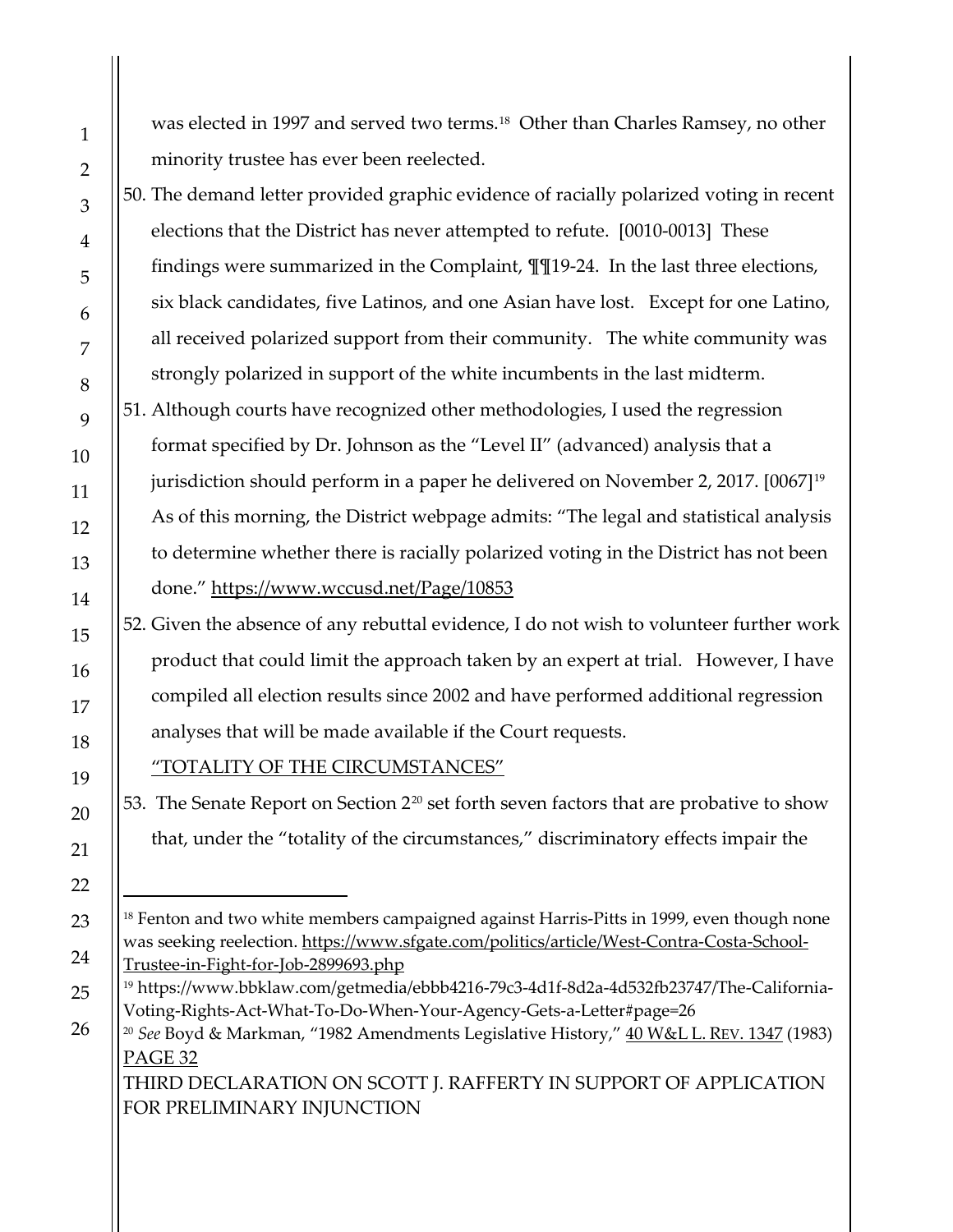political equality of the minority in ways that can be remediated. Because of California's uniquely diverse population, the Legislature enacted CVRA to dispense with any element needed to prove liability other than racially polarized voting (factor 2). Section 14028(e) describes these factors as "probative, but not necessary" to establish liability under state law.

54. Section 2 cases are therefore rare in California. Reversing the denial of a preliminary injunction, Gomez v. City of Watsonville, 863 F.2d at 1419, considers taking judicial notice of "pervasive discrimination against Hispanics" to satisfy (1) (history of discrimination) and (5) (effects of discrimination) statewide. The Ninth Circuit excused the absence of (4) exclusive slating and (6) racial campaign appeals. At-large voting itself constituted a practice enhancing opportunities for electoral discrimination, satisfying factor (3).

55. As noted in the complaint, ("CONSEQUENCES AND FACTORS THAT

REINFORCE DISCRIMINATION", Comp. ¶¶25-32), there is a history and legacy of discrimination that continues to impair both groups, as a result of district policies and extrinsic actions. These include inequitable distribution of resources (*Id.,*¶25), poor urban schools (*Id.,*¶26), political demoralization (*Id.,*¶30), an unresponsive board (*Id.,*¶32).

56. Unfortunately, Latinos and blacks suffer additional electoral devices. In the 2014 election, there were only seven Spanish-speaking poll workers in all of San Pablo. The Legislature responded to this problem with AB 918, amending Election Code, Sections 12303(d) and 14201(d) to provide, among other requirements, that, 14 days before each election, the registrar post the precincts with officials offering assistance in languages other than English. The registrar disregarded the new law before this month's primary.

57. In the recent statewide primary, more than 300,000 mail voters were illegally

PAGE 33 THIRD DECLARATION ON SCOTT J. RAFFERTY IN SUPPORT OF APPLICATION FOR PRELIMINARY INJUNCTION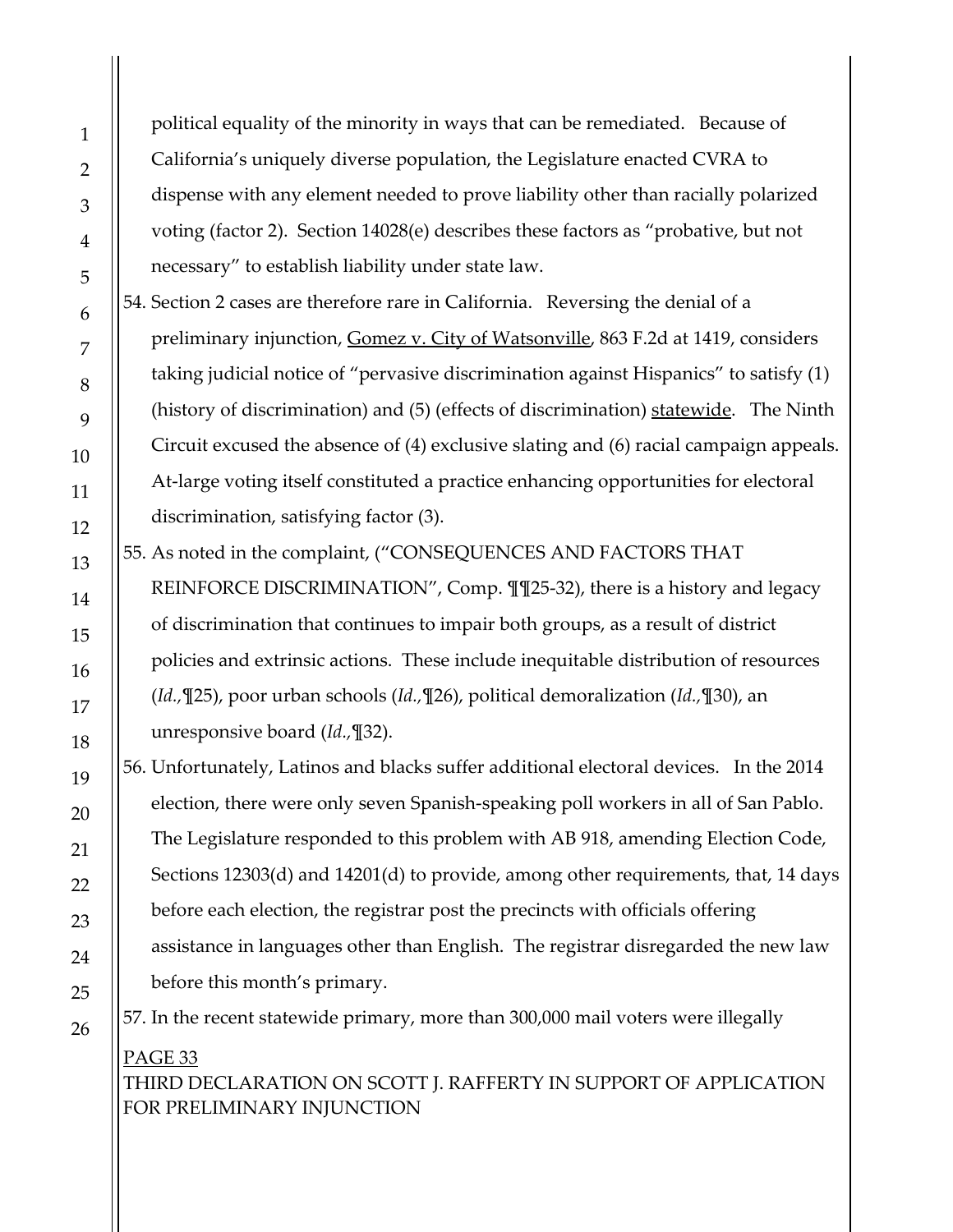omitted from the precinct lists. In Contra Costa, and to my knowledge no other county, the registrar systematically deprives the voters of the right under Section 3015 to surrender their mail ballot, sign the register and scan their ballot, which irrevocably precludes any challenge. This illegal practice disproportionately affects minorities, including Spanish-speakers who may receive an English ballot and wish to exchange in at the precinct for a nonprovisional ballot in their native language. In June 2016, Secretary Padilla received a written commitment from the registrar to comply with Section 3015, which he did not honor. In response, SB 286 amended Section 3015 to make even clear that voters turning in the mail ballot "shall be entitled to vote a nonprovisional ballot." This violation of the new law led to an unprecedented number of provisionals and drop-offs, denying the first county-wide black candidate of an election night victory. The voters who were illegally required to vote provisionally tended heavily to support the black candidate. Precinct results released on June 25, 2018, show that this extrinsic contest was racially polarized. 58. Minorities may also be disproportionately disenfranchised by the practice of rejecting mail, early, and drop-off ballots for alleged signature mismatch without notice or an opportunity to be heard. Section  $3019(c)(2)$ . This practice was recently declared to be unconstitutional in LaFollette v. Padilla, No. CPF 17-515931

(S.F. Sup. Ct. March 5, 2018). At least since 2014, the Contra Costa registrar has refused to permit signature matching to be witnesses, or to provide notice to disenfranchised voters, or to provide lists of mismatches so that political parties can protect their members from serial disenfranchisement.

<span id="page-33-0"></span>PAGE 34 SUPPLEMENTAL EVIDENCE IN SUPPORT OF QUALIFICATION 59. As a graduate student at Princeton, I analyzed survey data on black voter

# THIRD DECLARATION ON SCOTT J. RAFFERTY IN SUPPORT OF APPLICATION FOR PRELIMINARY INJUNCTION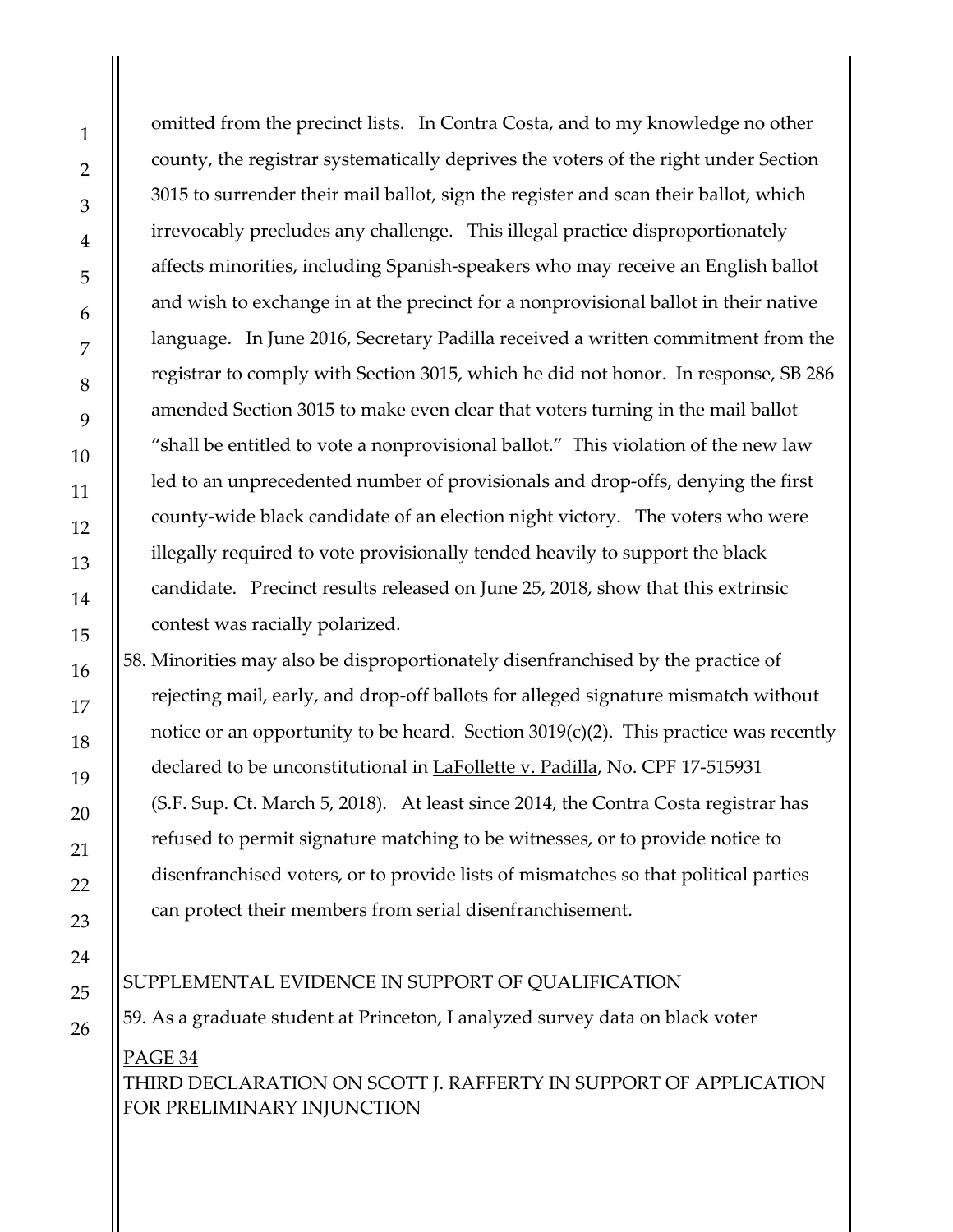participation collected during presidential elections from 1952 to 1972. This resulted study was the basis for lobbying work I did with the Urban League, the Joint Center for Political and Economic Studies, the Lawyers' Committee for Civil Rights, and other groups to extend coverage of the Voting Rights Act to parts of California and other jurisdictions with Latino populations. I also performed one of the first statistical analyses demonstrating lending decisions considered the racial composition of neighborhoods, a practice known as "redlining." I had graduate internships at the Department of Labor, where I performed quantitative analyses to justify the budget of the Work Incentives Program. I was later transferred to the Associate Solicitor for Civil Rights to provide statistical support for the debarment proceeding against Firestone, which was the largest enforcement action under Executive Order 11246, prohibiting employment discrimination by federal contractors. Many of these materials are on deposit with my papers at the [Kennedy Library,](https://www.jfklibrary.org/Asset-Viewer/Archives/SRPP.aspx?f=1) but have not yet been digitized.

60. I filed the first complaint adjudicated by the Compliance Review Commission of the national Democratic Party against malapportionment of New Jersey's delegates to the National Convention. As a result, the party rules required delegates to be apportioned per capita based on population and party vote. I was also appointed to serve on the convention rules committee, which wrote the party's affirmative action rules. I served as the first chair of the New Jersey party's affirmative action committee. Years later, in 2004, Senator Kerry appointed me to the steering committee required by Elections Code, Section 6080, where I had responsibility to recruit what became the most diverse delegation in party history.

61. While a student at Yale Law School, I was research assistant to Prof. Julius Getman, during the preparation of his case book on discrimination. I also used logit analysis to assess the impact of unfair labor practices on the outcome of union

# PAGE 35 THIRD DECLARATION ON SCOTT J. RAFFERTY IN SUPPORT OF APPLICATION FOR PRELIMINARY INJUNCTION